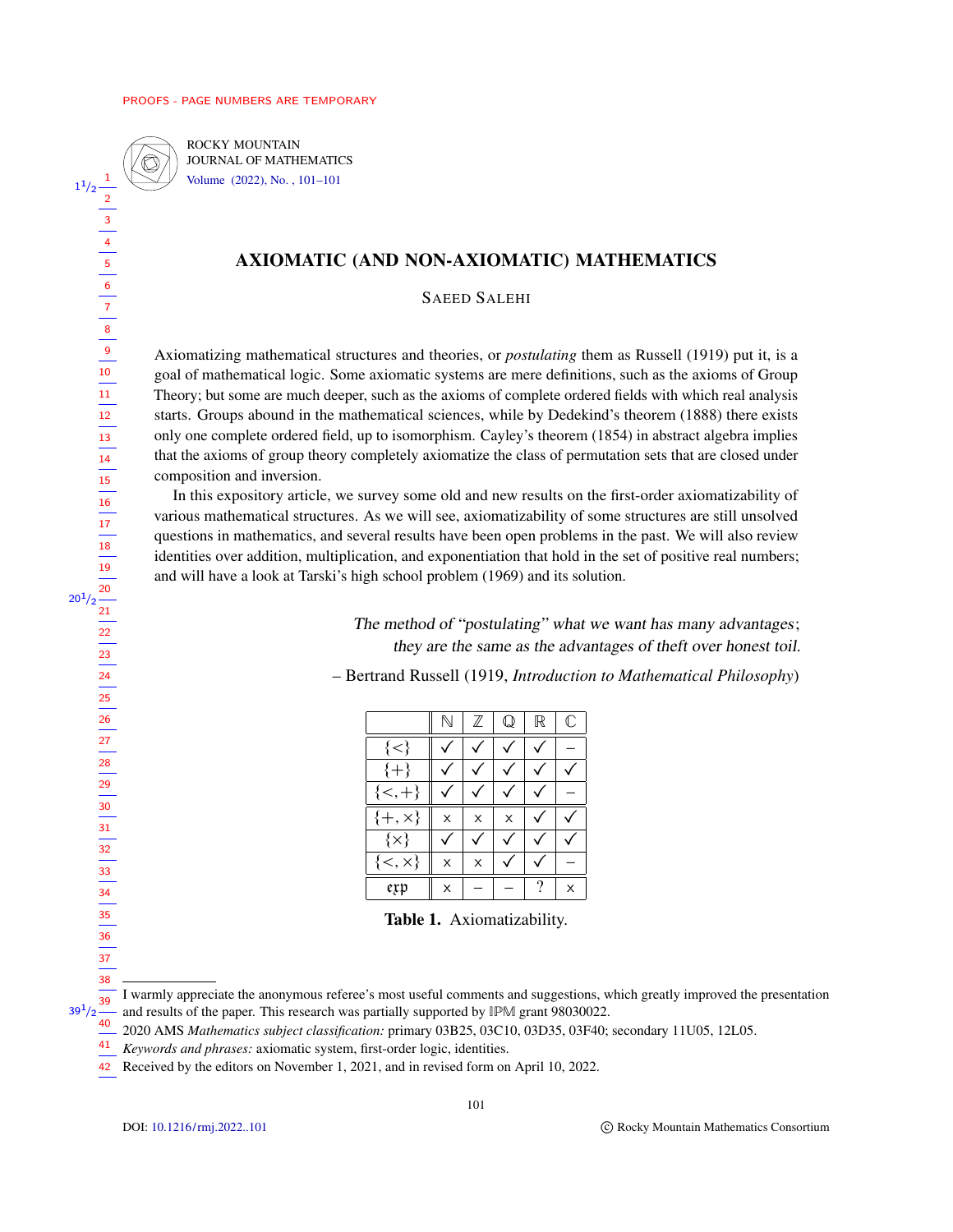#### 102 SAEED SALEHI

| 2 |               |
|---|---------------|
| 3 |               |
| 4 |               |
|   | $1^{1}/2^{-}$ |

| $\{+\}$               | $x+(y+z)=(x+y)+z, x+y=y+x$                                                              |
|-----------------------|-----------------------------------------------------------------------------------------|
| $\{x\}$               | $x \cdot (y \cdot z) = (x \cdot y) \cdot z$ , $x \cdot y = y \cdot x$ , $x \cdot 1 = x$ |
| $\{+, \times\}$       | $x \cdot (y+z) = (x \cdot y) + (x \cdot z)$                                             |
| $\{ \exp \}$          | $(x^y)^z = (x^z)^y$ , $x^1 = x$ , $1^x = 1$                                             |
| $\{x, \text{exp}\}\$  | $x^{(y \tcdot z)} = (x^y)^z$ , $(x \tcdot y)^z = x^z \tcdot y^z$                        |
| $\{+, \times, \exp\}$ | $x^{(y+z)} = x^y \cdot x^z, \dots$                                                      |

**Table 2.** Axioms for identities (over  $\mathbb{R}^+$ ).

# 1. Introduction

12 A structure consists of a non-empty set D, called domain, together with a language  $\mathcal L$  that consists of some constant, relation or function symbols which are interpreted over the domain. The abstract definition of a structure  $\mathfrak{A} = \langle D; \mathcal{L} \rangle$  from Model Theory is not needed here. In our (first-order) setting, the quantifiers  $(\forall, \exists)$  range over the elements of the domain in question (which are taken to be number sets  $\mathbb{N}, \mathbb{Z}, \mathbb{Q}, \mathbb{R},$ and C, here). So, subsets of the domain cannot be quantified; thus, the statement "for every nonempty and bounded subset there is a supremum for it" is not first-order, while "every element has an inverse" is so. One reason for studying mathematical structures and theories in the setting of first-order logic is that despite of the fact that this logic is too weak to represent some fundamental properties (such as *being well-ordered* or *completeness* of ordered sets) it has some other nice properties, such as the compactness and semantic completeness (proved by Gödel 1930). 13 14 15 16 17 18 19 20  $\overline{21}$ 

 $20<sup>1</sup>/2$ 

On the other hand, second-order logic may seem to be a more expressive framework for studying mathematical theories and structures (in which one can express the properties of *being well-ordered* and *completeness* of ordered sets). But it has its own foundational problems; the same problems that set theory has with incompleteness and truth (proved by Gödel 1931). In fact, as Quine put it, second-order logic is "set theory in sheep's clothing" (this is actually the title of the fourth section of the fifth chapter of Quine's *Philosophy of Logic*, 1986). 22 23 24 25 26 27

So, we have chosen first-order logic as the framework of our study; though, the study could be undertaken in the framework of second-order logic as well. 28 29

In this paper, we survey some old and new results on the first-order axiomatizability of various mathematical structures (see Table [1\)](#page-0-0). Informally speaking, a structure is *axiomatizable* when we have 31 a *theory*, that is a set of sentences called *axioms*, and an algorithm that can recognize whether a given sentence is an axiom or not, in a way that every sentence that is true in the structure is logically derivable from the theory; see Definition [5.7](#page-11-0) below for more formal details. The (non-)axiomatizability of many structures in Table [1](#page-0-0) are known from almost a century ago; for example, the axiomatizability of the structure  $\langle \mathbb{C}; +, \times \rangle$  follows from Tarski's theorem (1936), and the non-axiomatizability of  $\langle \mathbb{N}; +, \times \rangle$ follows from Gödel's theorem (1931). The question of the axiomatizability of e.g.  $\langle \mathbb{Q}; <, \times \rangle$  seemed to be missing in the literature, which was shown to be axiomatizable in [\[1\]](#page-18-0) for the first time; Tarski's result implies the axiomatizability of  $\langle C; \times \rangle$ , but one explicit axiomatization for it was presented in [\[16\]](#page-18-1) for the first time. 30 32 33 34 35 36 37 38 39  $39^{1}/2$ 40

We will also review identities over  $+, \times,$  exp that hold in the set of positive real numbers (Table [2\)](#page-1-0). 41

42 The identities on Table [2,](#page-1-0) except the last row which contains three dots, do completely axiomatize the

<span id="page-1-0"></span>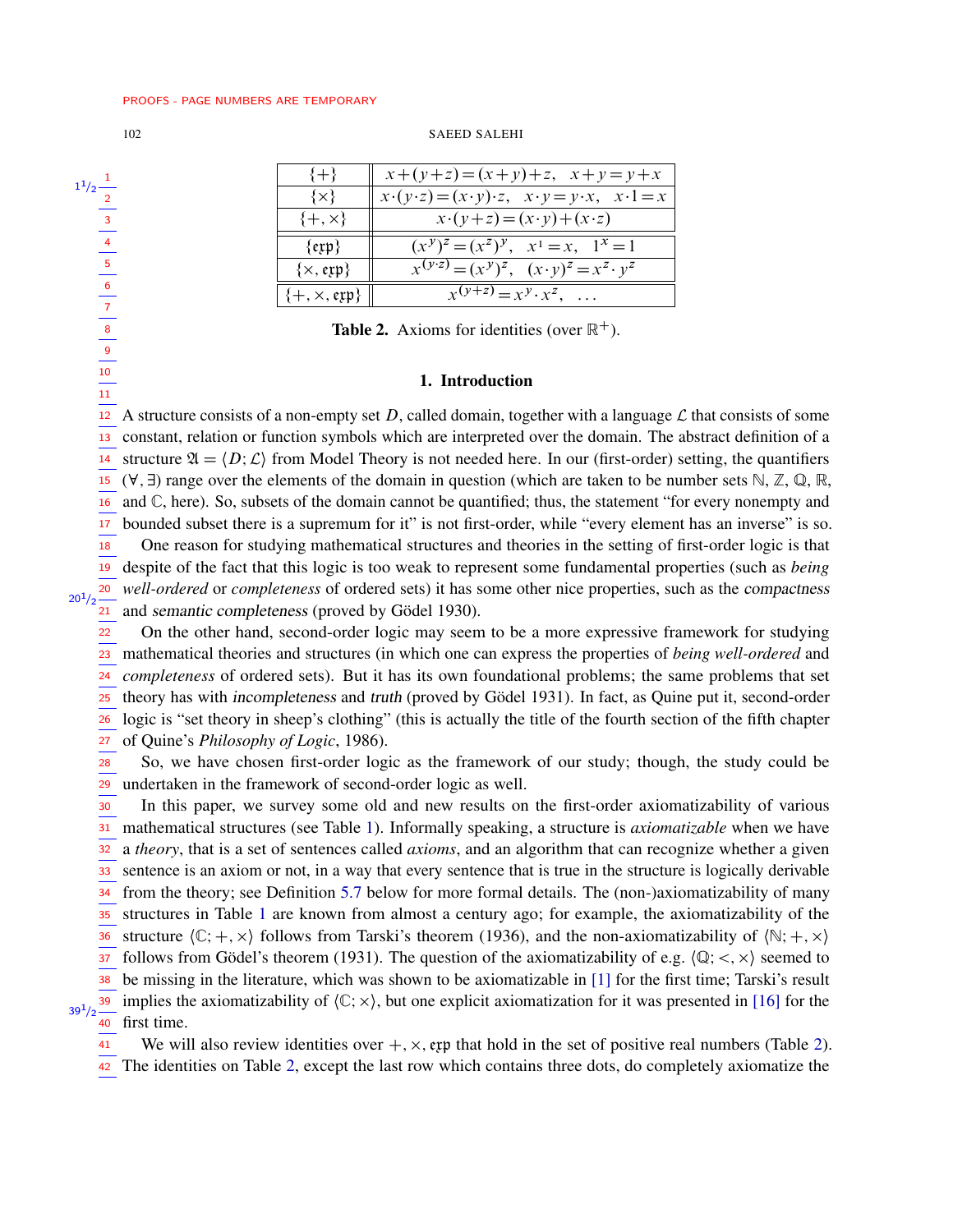> $36$  $\frac{1}{37}$

> > <span id="page-2-1"></span>40

identities that hold in the set of positive real numbers  $(\mathbb{R}^+)$  over the indicated operations. Whether all  $1^{1/2}$   $\frac{1}{2}$  he identities in the table completely axiomatize the identities in the structure  $(\mathbb{R}^+; 1, +, \times, \text{exp})$  is the well-known *Tarski's high-school problem*, which has an interesting history. 3

# 2. Boolean algebras and propositional logic

Arguably, modern logic starts with Boole's *Investigation of the Laws of Thought* (1854); Boole's axiomatic system is called "propositional logic" nowadays. It axiomatizes some basic properties of the conjunction  $(\wedge)$ , disjunction  $(\vee)$ , and negation  $(\neg)$  connectives. The Boolean expressions (or propositional formulas) are constructed from a fixed infinite set of atoms, say  $\{p_0, p_1, p_2, \ldots\}$ , by means of those connectives. An *evaluation* is a mapping from atoms to  $\{T, \perp\}$  interpreted as truth and falsum; the mapping can be extended to *all* the propositional formulas by the truth-table rules. Two formulas are called (logically) *equivalent* when they have the same value under every evaluation. Let us note that implication  $(\rightarrow)$  is definable by disjunction and negation as  $(a \rightarrow b) \equiv (\neg a) \lor b$ , where  $\equiv$  denotes equivalence. Boole's axiomatization is in fact nothing but a definition of boolean algebras: 6 7 8 9  $\frac{1}{10}$  $\frac{1}{11}$ 12 13 14 15

> Associativity  $a\wedge(b\wedge c)\equiv(a\wedge b)\wedge c$ ,  $a\vee(b\vee c)\equiv(a\vee b)\vee c$ Commutativity  $a \wedge b \equiv b \wedge a$ ,  $a \vee b \equiv b \vee a$ **Distributivity**  $a\wedge(b\vee c)\equiv(a\wedge b)\vee(a\wedge c), a\vee(b\wedge c)\equiv(a\vee b)\wedge(a\vee c)$ Idempotence  $a \wedge a \equiv a$ ,  $a \vee a \equiv a$ Truth and falsum  $a\vee(\neg a)\equiv\top, a\wedge\top\equiv a, a\wedge(\neg a)\equiv\bot, a\vee\bot\equiv a$ de Morgan's laws  $\neg(a \wedge b) \equiv (\neg a) \vee (\neg b), \neg(a \vee b) \equiv (\neg a) \wedge (\neg b)$

<span id="page-2-0"></span>Many more identities can be deduced (proved) from the above axioms, such as the following:

**Example 2.1.** (i) It immediately follows from the axioms that  $a \equiv a \land \top \equiv a \land (p \lor \neg p) \equiv (a \land p) \lor (a \land \neg p)$ . (ii) The *absorbing properties* of truth and falsum, i.e.,  $a\vee T \equiv T$  and  $a\wedge \bot \equiv \bot$  follow from the axioms. We show the former:  $a\vee\top \equiv a\vee(a\vee\neg a)\equiv(a\vee a)\vee(\neg a)\equiv a\vee(\neg a)\equiv\top$ .  $\frac{1}{31}$  $\frac{1}{32}$  $\frac{1}{33}$ 

(iii) One can also prove *the absorption laws*:  $a \wedge (a \vee b) \equiv a$  and  $a \vee (a \wedge b) \equiv a$ . Let us show the latter by using (ii) above:  $a\vee(a\wedge b)\equiv(a\wedge\top)\vee(a\wedge b)\equiv a\wedge(\top\vee b)\equiv a\wedge(b\vee\top)\equiv a\wedge\top\equiv a.$  $\frac{1}{34}$  $\frac{1}{35}$ 

(iv) The *double negation law*  $\neg \neg a \equiv a$  can be proved as follows:  $\neg \neg a \equiv (\neg \neg a) \land \top \equiv (\neg \neg a) \land (a \lor \neg a) \equiv$  $(\neg\neg a \wedge a) \vee (\neg\neg a \wedge \neg a) \equiv (\neg\neg a \wedge a) \vee (\bot) \equiv (a \wedge \neg\neg a) \vee (a \wedge \neg a) \equiv a \wedge (\neg\neg a \vee \neg a) \equiv a \wedge \top \equiv a.$ 

We show that *all* the valid laws, according to the truth-table semantics, can be proved from the above axioms; thus we have a complete axiomatic system for Boolean equivalences. 38 39  $39^{1}/2$ 

**Theorem 2.2** (completeness). If  $a \equiv b$  is valid according to the truth-table semantics, then it is provable from the axioms. 4241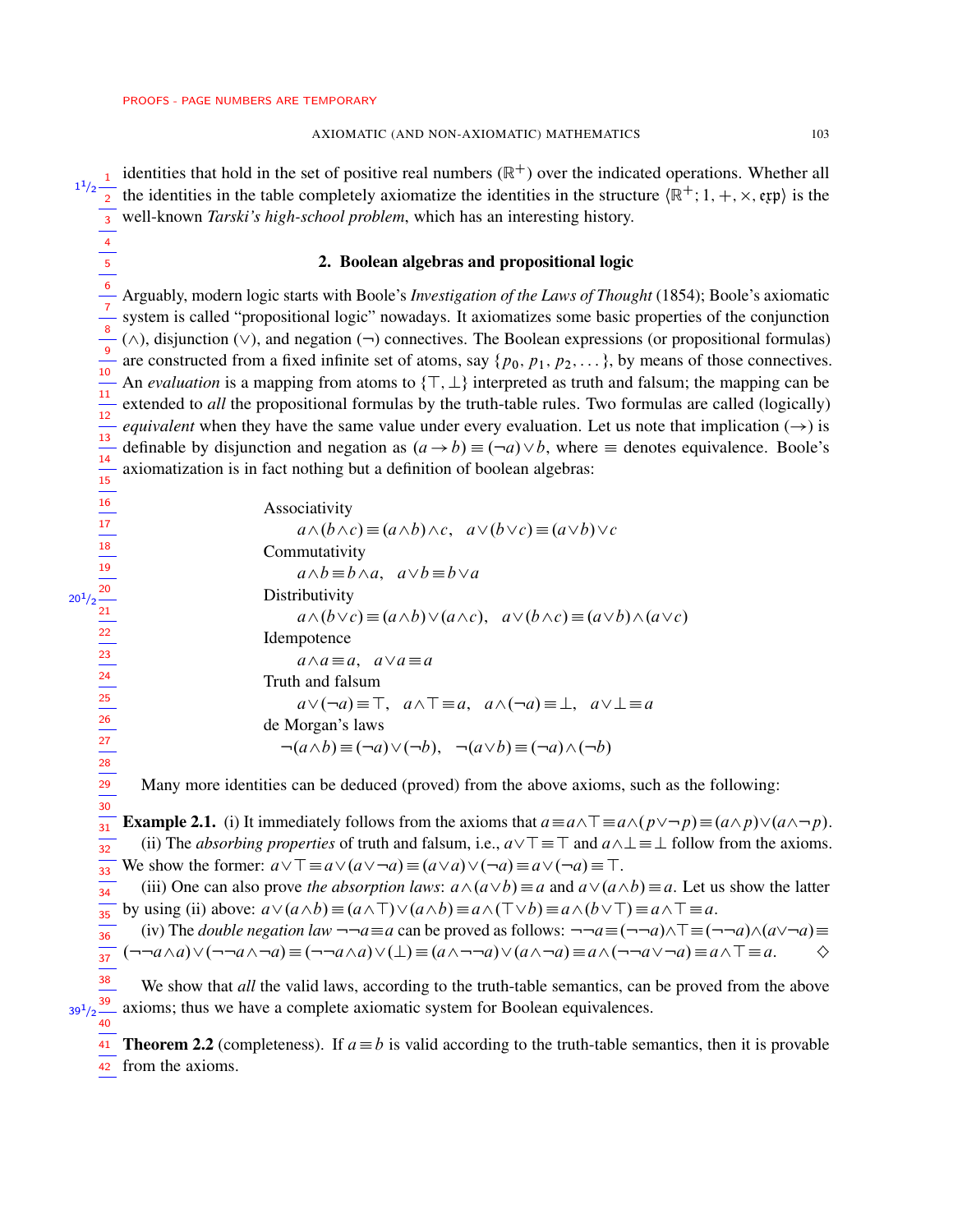38

# 104 SAEED SALEHI

A proof can proceed by normalizing the Boolean terms, or propositional formulas. A (propositional) formula a is said to be in *disjunctive normal form* (DNF) when it is a disjunction of some formulas each  $\overline{3}$  of which is a conjunction of some atomic or negated atomic formulas (introduced at the beginning of this section); i.e.,  $a = \mathbb{V}_i c_i$  where each  $c_i$  is  $\mathbb{N}_j \ell_{(i,j)}$  for some atoms or negated-atoms  $\ell_{(i,j)}$ . Let us recall that, when i ranges over a finite set  $\{0, 1, \ldots\}$ , by  $\mathbb{V}_i c_i$  we mean  $c_0 \vee c_1 \vee \cdots$ , and by  $\mathbb{V}_i d_j$  we mean  $d_0 \wedge d_1 \wedge \cdots$ . If p is an atom, then  $(p)$  and  $(\neg p)$  are both DNF; if q is another atom, then the four formulas  $(p)\vee(q)$ ,  $(p)\vee(\neg p\wedge q)$ ,  $(p\wedge\neg q)\vee(q)$ , and  $(p\wedge q)\vee(p\wedge\neg q)\vee(\neg p\wedge q)$  are equivalent DNF's. Every propositional formula can be seen to be equivalent to a DNF formula, and this can be proved by the above axioms: firstly implication  $(\rightarrow)$  does not appear in our formulas; and secondly by the double negation law, proved in Example [2.1\(](#page-2-0)iv), and de Morgan's laws, negations  $(\neg)$  can be pushed as far as possible inside the sub-formulas, so that they appear at most behind atoms. Finally, by distributing all the conjunctions over disjunctions, if any, an equivalent DNF formula is obtained; and this equivalence is provable from the above axioms. *Proof of Theorem [2.2.](#page-2-1)* Assume that all the atoms that appear in a and b belong to the set  $\{p_0, \ldots, p_k\}$ ; a and b are provably equivalent to some DNF formulas, such as e.g.  $a = \mathbb{V}_i c_i$  and  $b = \mathbb{V}_j d_j$  where  $c_i$ 's and  $d_i$ 's are conjunctions of some atoms or negated atoms. By Example [2.1\(](#page-2-0)i) we can assume that all the atoms  $p_0, \ldots, p_k$  appear exactly once in each  $c_i$  and  $d_j$ .<sup>\*</sup> By this assumption, we show that each  $c_i$ is equal to some  $d_j$ , and vice versa. Thus, a and b are provably equivalent. For a fixed  $c_i$  consider the evaluation that maps an atom to  $\top$  if it appears positively in  $c_i$ , and maps it to  $\bot$  if it appears negatively in  $c_i$ . Under that evaluation,  $c_i$ , and so a, is mapped to  $\top$ ; thus b should be mapped to  $\top$  too. So, some  $d_i$  should be mapped to  $\top$  under that evaluation; and this is possible only when  $d_i = c_i$ . . — П The completeness of propositional logic with respect to the truth-table semantics follows from Theo-1 1  $\frac{1}{2}$ 2 4 5 6 7 8  $\overline{9}$ 10 11 12  $\overline{13}$ 14 15 16 17 18 19 20  $20^{1}/2$ 21 22  $\frac{1}{23}$ 

rem [2.2.](#page-2-1) For example, the validity of the formula  $[(p \rightarrow q) \rightarrow p] \rightarrow p$ , Peirce's Law (1885), can be proved by first translating  $a \to b$  to  $\neg a \lor b$ , and then showing the equivalence  $(\neg [\neg (\neg p \lor q) \lor p] \lor p) \equiv \top$  by the above axioms. 24 25  $\frac{1}{26}$ 

We will come back to mathematical *identities* at the end of the paper (Section [7\)](#page-15-0); before that let us study the axiomatizability of some mathematical structures. 27 28

# 3. Axiomatizability and quantifier elimination

We saw in the previous section that propositional logic is axiomatizable in the sense that there exists a set of axioms from which all (logically) valid formulas and only the valid formulas can be derived. This logic is also decidable in the sense that there exists an algorithm, namely truth-tables, for recognizing whether a give propositional formula is logically valid or not. A first-order theory is called *complete* when it either proves or refutes every sentence over its language. A way of proving the completeness of a (first-order) theory is reducing it to propositional logic, which is usually done through the process of quantifier elimination.  $\frac{1}{31}$ 32 33 34 35 36 37

Definition 3.1 (effective quantifier elimination, QE). A theory T is said to admit *effective quantifier elimination* (QE) when there exists an algorithm that for a given formula  $\varphi(\vec{x})$  as input, with the shown 39  $39^{1}/2$ 40

42 Truth and Falsum every atom can appear at most once in  $c_i$ .

<span id="page-3-0"></span><sup>&</sup>lt;sup>\*</sup>If some  $p_k$  does not appear in some  $c_i$ , then we can replace  $c_i$  with  $(c_i \wedge p_k) \vee (c_i \wedge \neg p_k)$ . By the laws of Idempotence and 41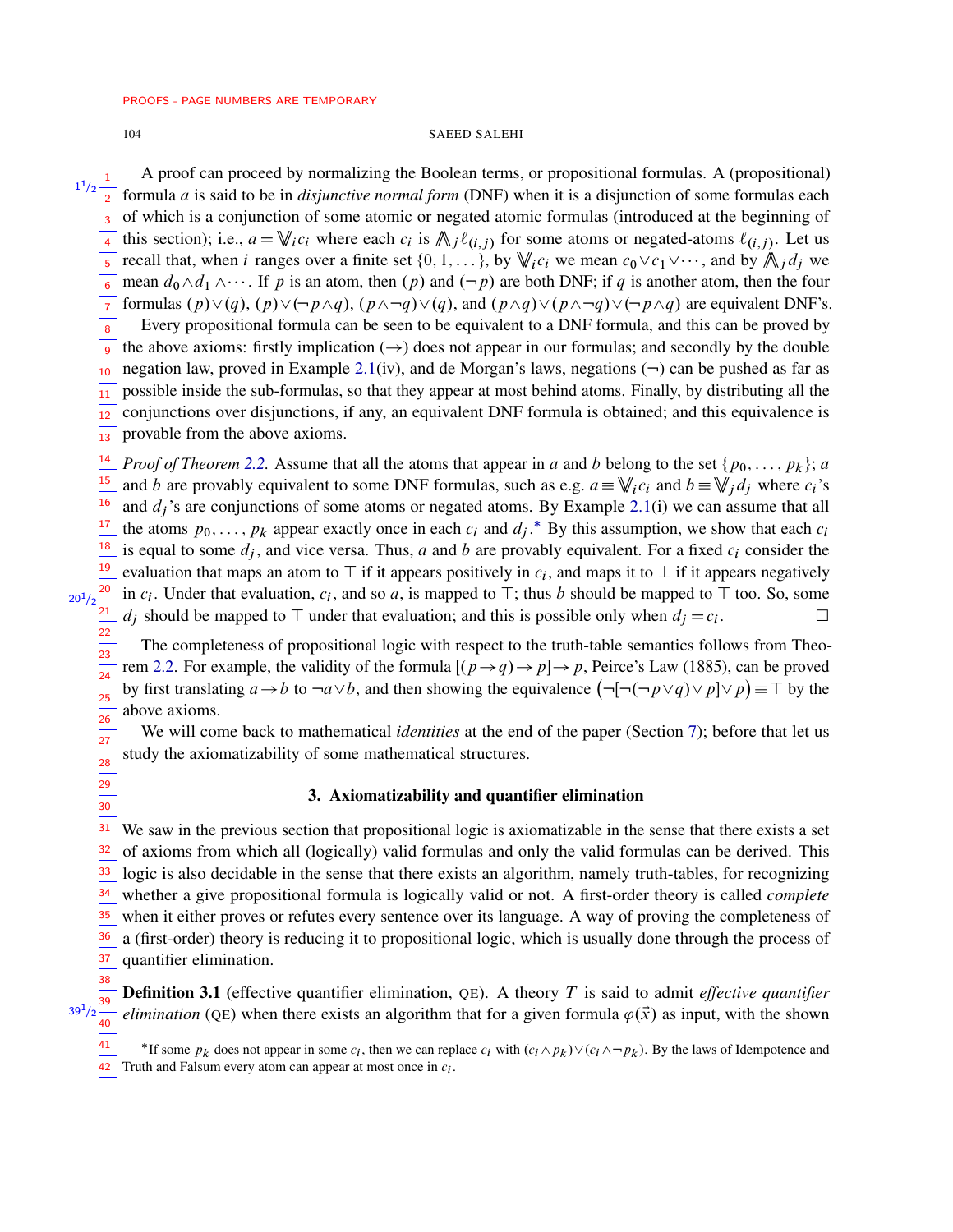## AXIOMATIC (AND NON-AXIOMATIC) MATHEMATICS 105

free variables, outputs a quantifier-free formula  $\theta(\vec{x})$  with exactly the same free variables  $(\vec{x})$  such that T  $1^{1/2}$  increases a proves  $\forall \vec{x}[\varphi(\vec{x}) \leftrightarrow \theta(\vec{x})]$ .

A quantifier elimination for a theory T requires, for a given formula  $\varphi(\vec{x})$ , the mere existence of a T-equivalent quantifier-free formula  $\theta(\vec{x})$ ; without requiring  $\theta$  to be algorithmically obtainable from  $\varphi$ . Quantifier elimination is usually done by the means of the following fundamental lemma, which is proved also in [\[4,](#page-18-2) Theorem 31F], [\[10,](#page-18-3) Theorem 4.1], and [\[19,](#page-19-0) Lemma III.4.1]. 3 4 5 6

<span id="page-4-1"></span>**Lemma 3.2** (main lemma of quantifier elimination). A theory T admits QE if and only if there exists an algorithm that for every given formula of the form  $\exists x \gamma(x)$ , where  $\gamma(x)$  is a conjunction of some atoms or negated atoms, outputs a quantifier-free formula  $\theta$  such that the free variables of  $\theta$  are all the free variables of  $\gamma(x)$  other than x, and the universal closure of  $[\exists x \gamma(x) \leftrightarrow \theta]$  is provable in T. 7 8 9  $\frac{1}{10}$  $\frac{1}{11}$ 

*Proof.* The "only if" part of the lemma is trivial. For the "if" part, let  $\varphi$  be an arbitrary formula. We show that it is T-equivalent to a quantifier-free formula with the same free variables (as of  $\varphi$ ) and that quantifier-free formula can be found algorithmically. Take one of the innermost quantifiers of  $\varphi$ ; such as  $\forall x \theta(x)$  or  $\exists x \theta(x)$  where  $\theta$  is a quantifier-free formula. In the former case, consider  $\neg \exists x \neg \theta(x)$ ; so without loss of generality, we can assume that the quantifier is existential. We saw that every propositional formula is equivalent to a DNF formula. So,  $\exists x \theta(x) \equiv \exists x \mathbb{V}_i \gamma_i(x) \equiv \mathbb{V}_i \exists x \gamma_i(x)$ , where each  $\gamma_i(x)$  is a conjunction of some atomic or negated atomic formulas. By the assumption, the existing algorithm can find a T-equivalent quantifier-free formula for each  $\exists x \gamma_i(x)$ ; thus that algorithm can find a T-equivalent formula for  $\varphi$  with one less quantifier (than  $\varphi$ ). So, by an inductive argument one can show the existence of an algorithm that outputs a quantifier-free formula with the same free variables (as of  $\varphi$ ) that is moreover T-equivalent to  $\varphi$ . 12 13 14 15 16 17 18 19  $20<sup>2</sup>$  $20<sup>1</sup>/2$ 21 22

Quantifier elimination is applicable for axiomatizing the complete first-order theory of a structure A when we have a candidate theory T in a way that (i) all the axioms of T are true in  $\mathfrak{A}$ , (ii) T admits QE, and (iii)  $T$  either proves or refutes every atomic sentence. Then,  $T$  is a complete theory and so it *completely axiomatizes*  $\mathfrak{A}$ . Thus, T proves every sentence that is true in  $\mathfrak{A}$ , and refutes every sentence that is not true in  $\mathfrak A$ . 23 24 25 26 27

In the following, we will study the structures in Table [1,](#page-0-0) the number systems ( $\mathbb{N}, \mathbb{Z}, \mathbb{Q}, \mathbb{R}, \mathbb{C}$ ) over the first-order languages that may contain  $\lt, +, \times$ , or exp. 28 29

# 4. Number systems (order and addition)

Let us first study the order relation (<) in number systems. We recall that an *order* is a binary relation that is antisymmetric, transitive, and linear (see the axioms  $A_{\leq}$ ,  $T_{\leq}$ ,  $L_{\leq}$  in Theorem [4.1\)](#page-4-0). The order is dense in  $\mathbb Q$  and  $\mathbb R$  (see  $D_{\leq}$  in Theorem [4.1\)](#page-4-0) and has no endpoints (see  $U_{\leq}$  and  $B_{\leq}$  in Theorem 4.1). This is all the first-order theory of order can say in Q and R, since it is a complete theory (first proved by Cantor 1895). However, the structure  $\langle \mathbb{Q}; \langle \rangle$  is very different from the structure  $\langle \mathbb{R}; \langle \rangle$ , since the latter is complete (every nonempty and bounded subset has a supremum) while the former is not; also by Cantor's (1874) result, the former is countable but the latter is not.  $\frac{1}{33}$ 34  $\frac{1}{35}$ 36 37 38 39

 $39^{1}/2$ 

30 31  $\frac{1}{32}$ 

- <span id="page-4-0"></span>**Theorem 4.1** (an axiomatization for  $\langle \mathbb{R}; < \rangle$  and  $\langle \mathbb{Q}; < \rangle$ ).
- The (finite) theory of dense linear orders without endpoints (with the following axioms) completely 41
- $\overline{42}$  axiomatizes both  $\langle \mathbb{R}; < \rangle$  and  $\langle \mathbb{Q}; < \rangle$ .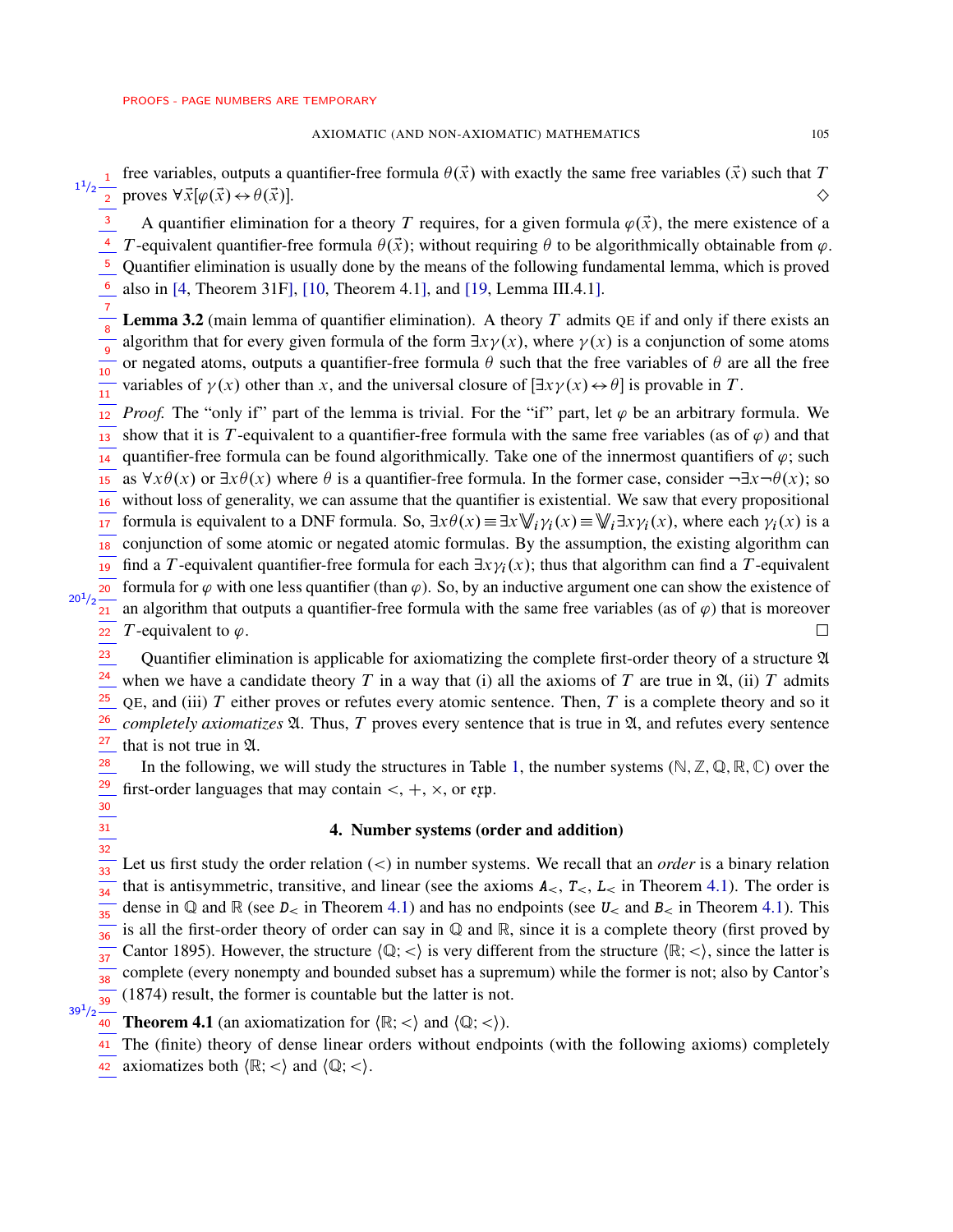## 106 SAEED SALEHI

$$
\begin{array}{ccc}\n\frac{1}{2} & (A <) & \forall x, y \ (x < y \rightarrow y \nless x) \\
\frac{1}{2} & (T <) & \forall x, y \ (x < y < z \rightarrow x < z) \\
\hline\n& (L <) & \forall x, y \ (x < y \lor x = y \lor y < x) \\
\hline\n& (D <) & \forall x, y \ (x < y \rightarrow \exists w \ [x < w < y]) \\
\hline\n& (U <) & \forall x \exists u \ (x < u) \\
\hline\n& (B <) & \forall x \exists v \ (v < x)\n\end{array}
$$

*Proof.* Note that the axioms are true in  $\langle \mathbb{R}; \langle \rangle$  and  $\langle \mathbb{Q}; \langle \rangle$ ; so, it suffices to show that the above theory admits QE. For that we use Lemma [3.2](#page-4-1) and show the equivalence of every formula of the form  $\exists x \mathcal{N}_i \gamma_i(x)$  to a quantifier-free formula, where each  $\gamma_i$  is an atom or negated atom. The equivalences  $\frac{10}{\sqrt{a}}$   $\neg(a < b) \leftrightarrow (a = b) \vee (b < a)$  and  $\neg(a = b) \leftrightarrow (a < b) \vee (b < a)$ , which are provable in the theory, allow us to neglect negated atomic formulas. Thus, we need to eliminate the quantifier of the formulas of the form  $\exists x (\text{min}(x_i - x \land \text{min}(x_i - x_i)) \land (x_i - x_i - x_i))$  only — note that  $x = x$  is equivalent to  $\top$ , and  $x < x$  to  $\bot$ . But that formula is equivalent to  $\sin u_i < u_0 \wedge \sin u_0 < u_j \wedge \sin u_0 = u_k$ , if the conjunction  $\sin u_k = u_k$ is non-empty, and to  $\bigwedge_{i,j} u_i < v_j$ , if it is empty (non-existent) and none of the other conjunctions are empty; if any of  $\bigwedge_i u_i < x$  or  $\bigwedge_j x < v_j$  is also empty, then the original formula is equivalent to  $\top$ .  $\Box$ 7 8 9 11 12 13 14 15 16

The order relation behaves very differently on  $\mathbb Z$  and  $\mathbb N$ , since here it is a *discrete* order, in the sense that every element has an immediate successor. Let us denote the successor function  $x \mapsto (x+1)$  by  $\mathfrak{s}$ ; and let  $(x \le y)$  abbreviate  $(x < y) \vee (x = y)$ . For a proof of the following theorem, first proved by Robinson & Zakon (1960), see e.g. [\[1,](#page-18-0) Theorem 2].  $\frac{1}{17}$  $\frac{1}{18}$ 19 20

# $20<sup>1</sup>/2$

32 33

<span id="page-5-0"></span>**Theorem 4.2** (an axiomatization for  $\langle \mathbb{Z}; \langle \cdot \rangle$ ). The (finitely axiomatized) theory of discrete linear orders without endpoints completely axiomatizes  $\langle \mathbb{Z}; \langle \mathbf{S} \rangle$ ; this theory consists of the axioms  $\mathbf{A}_{\leq}$ ,  $\mathbf{T}_{\leq}$ ,  $\mathbf{L}_{\leq}$ (Theorem [4.1\)](#page-4-0) along with 21 22 23

$$
\begin{aligned} &\textbf{(S}_{<} \textbf{)} \ \forall x, \, y \, (x < y \leftrightarrow \mathfrak{s}(x) \le y) \\ &\textbf{(P}_{<} \textbf{)} \ \forall x \exists w \, (\mathfrak{s}(w) = x) \end{aligned} \qquad \qquad \Box
$$

<span id="page-5-1"></span>The following, due to Langford (1927), has been proved in e.g. [\[4,](#page-18-2) Theorem 32A].

**Theorem 4.3** (an axiomatization for  $(\mathbb{N}; <)$ ). The (finitely axiomatizable) theory of discrete linear orders with the least element and without the last element completely axiomatizes  $\langle \mathbb{N}; 0, \langle , \mathbb{S} \rangle$ ; this theory consists of the axioms  $A_{<} T_{<} L_{<}$  (Theorem [4.1\)](#page-4-0) together with  $S_{<}$  (Theorem [4.2\)](#page-5-0) and  $\frac{1}{29}$ 30  $\frac{1}{31}$ 

$$
\begin{bmatrix}\n (Z_{<})\ \forall x\ (0\leq x) \\
 (P_{<}^0)\ \forall x\exists w\ (0< x\rightarrow \mathfrak{s}(w)=x)\n\end{bmatrix}
$$

Let us note that  $\forall x$  [ $x < \xi(x)$ ] is provable from the axiom  $S<$  (Theorem [4.2\)](#page-5-0); and so one can show that  $\forall x, y \ [x \prec y \leftrightarrow \mathfrak{s}(x) \prec \mathfrak{s}(y)]$  follows from  $\mathcal{S}_{\leq}$ ,  $\mathcal{T}_{\leq}$  and  $L_{\leq}$  (Theorems [4.1,](#page-4-0)[4.2\)](#page-5-0). Therefore, Dedekind– Peano's (1888,1889) axioms  $\forall x$  ( $\mathfrak{s}(x) \neq 0$ ) and  $\forall x$ ,  $y$  ( $\mathfrak{s}(x) = \mathfrak{s}(y) \rightarrow x = y$ ) are provable from the axiom system  $\{A_<, T_<, B_<, Z_< \}$  (Theorems [4.1](#page-4-0)[,4.2,](#page-5-0)[4.3\)](#page-5-1). 34 35 36 37 38

**4.1. The addition operation.** We now study the addition operation  $(+)$  in number systems. The most 40 obvious properties of addition are associativity and commutativity (see  $A_+$  and  $C_+$  in Theorem [4.4\)](#page-6-0). Of course, in all of our number systems there is an additive unit element (zero 0), and in all but one (the natural numbers) every element has an additive inverse (the minus element). In  $\mathbb{C}, \mathbb{R}$ , and  $\mathbb{Q}$  addition is  $39^{1}/2$ 41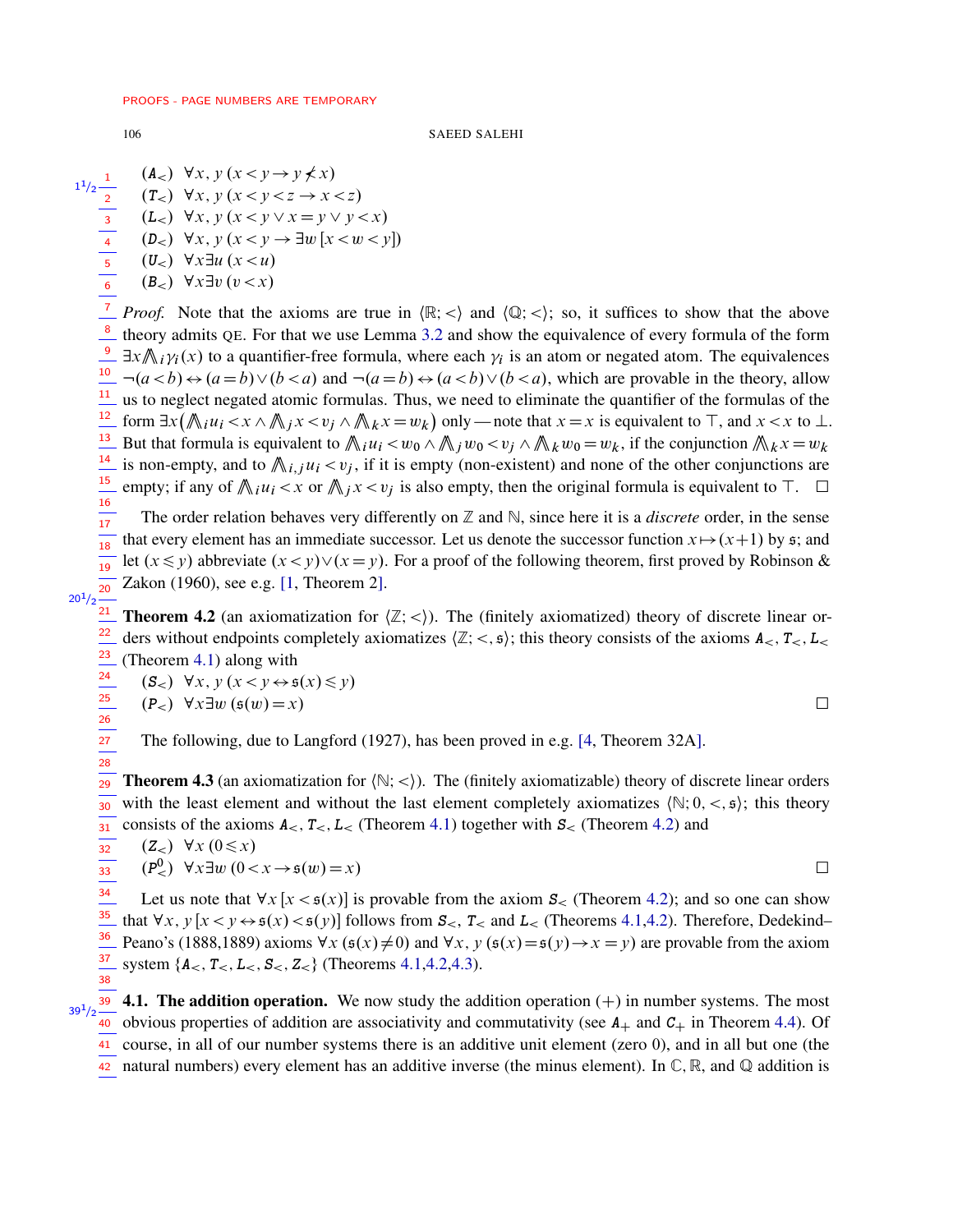torsion-free and divisible (see  $T_+$  and  $D_+$  in Theorem [4.4\)](#page-6-0); it is hard to find any other property of  $+$  in  $1^{1/2}$   $\frac{1}{2}$  C, R, Q that does not follow from the above-mentioned properties.

For axiomatizing the structures  $\langle \mathbb{C}; + \rangle$ ,  $\langle \mathbb{R}; + \rangle$ , and  $\langle \mathbb{Q}; + \rangle$  we add the constant symbol 0 and the unary function symbol – to the language; needless to say, n. x abbreviates the expression  $x + \cdots + x$  (n times) for  $n \in \mathbb{N}$ . 3 4 5

<span id="page-6-0"></span>**Theorem 4.4** (an axiomatization for  $\langle \mathbb{C}; + \rangle$ ,  $\langle \mathbb{R}; + \rangle$ ,  $\langle \mathbb{Q}; + \rangle$ ). The first-order theory of non-trivial, divisible, torsion-free, and commutative groups (with the following infinite set of axioms) completely axiomatizes the structures  $\langle \mathbb{Q}; 0, -, + \rangle$ ,  $\langle \mathbb{R}; 0, -, + \rangle$ , and  $\langle \mathbb{C}; 0, -, + \rangle$ . 6 7 8

- $(A_+)$   $\forall x, y, z (x+(y+z)=(x+y)+z)$ 9
- $(C_+) \forall x, y (x+y=y+x)$ 10

 $(U_+)$   $\forall x (x+0=x)$ 11

- $(I_+)$   $\forall x (x + (-x) = 0)$ 12
- $(N_{+})$   $\exists u \ (u \neq 0)$ 13

14 15 16

<span id="page-6-1"></span>38 39

$$
(T_{+}) \ \{\forall x \ (n \cdot x = 0 \to x = 0)\}_{n>0}
$$

 $(D_+)$   $\{\forall x \exists v (x = n \cdot v)\}_{n>0}$ 

*Proof.* We show that the theory admits QE by using Lemma [3.2.](#page-4-1) Every atomic formula in the language  $\{0, -, +\}$  that contains x can be equivalently written in the form  $n \cdot x = t$  for some  $n \in \mathbb{N}^+$  and some  $\overline{a_1}$  x-free term t. By  $a = b \leftrightarrow k \cdot a = k \cdot b$ , which is provable from the above axioms, it suffices to eliminate the quantifier of  $\exists x (\mathbb{A}_{i} q \cdot x = t_i \wedge \mathbb{A}_{j} q \cdot x \neq s_j)$ , which by  $D_+$  (for  $n = q$ ) is equivalent to  $\exists y (\mathcal{N}_{i} y = t_{i} \wedge \mathcal{N}_{j} y \neq s_{j}).$  Now, if the conjunct  $\mathcal{N}_{i} y = t_{i}$  is nonempty, then this is equivalent to  $\mathcal{N}_i t_0 = t_i \wedge \mathcal{N}_j t_0 \neq s_j$ , and if  $\mathcal{N}_i y = t_i$  is empty, then it is equivalent to  $\top$ , since by  $N_+$  there are infinitely many members (for any  $u \neq 0$  we have  $n \cdot u \neq m \cdot u$  for every  $n \neq m$ ).  $\frac{1}{17}$  $\overline{18}$ 20  $20^{1}/2$ 21 22  $\overline{23}$ 

The axiomatization of  $\langle \mathbb{Z}; + \rangle$  illustrates a case that one might need to substantially enrich the language of the structure to have QE. As an example,  $\exists v$  ( $x = v + v$ ), stating that x is even, is not equivalent to any quantifier-free formula in  $\langle \mathbb{Z}; 0, -, + \rangle$ .<sup>†</sup> However, if we add the binary relation symbol  $\equiv_2$  of congruence modulo 2 to the language, then that formula will be equivalent to  $x \equiv_2 0$ . 24  $\frac{1}{25}$ 26 27

The quantifier elimination of the theory of the structure  $\langle \mathbb{Z}; 0, 1, \{\equiv_n\}_{n>1}, -, +\rangle$  can be shown by using a generalized form of the Chinese Remainder Theorem in Number Theory. The Chinese remainder theorem says that a given system of congruence equations  $\{x \equiv_{n_i} r_i\}_{i \le N}$  has a solution (in  $\mathbb{Z}$ ) if  $n_i$  and  $n_j$  are coprime for every  $i < j < N$ . The generalized Chinese remainder theorem says that the system  $\{x \equiv_{n_i} r_i\}_{i \leq N}$  of congruence equations has a solution if and only if for every  $i \leq j \leq N$  we have  $r_i \equiv_{d_{i,j}} r_j$ , where  $d_{i,j}$  is the greatest common divisor of  $n_i$  and  $n_j$ . Since such systems either have no solution or have infinitely many solutions, then we can state this more general theorem as follows. 28 29 30 31 32 33 34 35

<span id="page-6-2"></span>**Proposition 4.5** (general Chinese remainder theorem). If  $n_i > 1$  for every  $i < N$ , then for every  $\{r_i\}_{i \le N}$ and  $\{s_j\}_{j\leq M}$ ,  $\frac{1}{36}$  $\frac{1}{37}$ 

$$
\exists x (\bigwedge_{i < N} x \equiv_{n_i} r_i \land \bigwedge_{j < M} x \neq s_j) \Longleftrightarrow \bigwedge_{i < j < N} r_i \equiv_{d_{i,j}} r_j,
$$

<sup>|</sup>Since the set of even integers is neither finite nor cofinite (i.e., with finite complement), but it can be shown that every set definable in  $\langle \mathbb{Z}, 0, -, + \rangle$  by a quantifier-free formula is either finite or cofinite. To see this it suffices to note that the class of  $39^{1}/2$ 40

finite and cofinite subsets of  $Z$  is closed under complementation, intersection, and union; and every atomic formula with the only 41

<sup>42</sup> free variable x is equivalent in  $\langle \mathbb{Z}; 0, -, + \rangle$  to  $mx+n=0$  for some  $m, n \in \mathbb{Z}$ .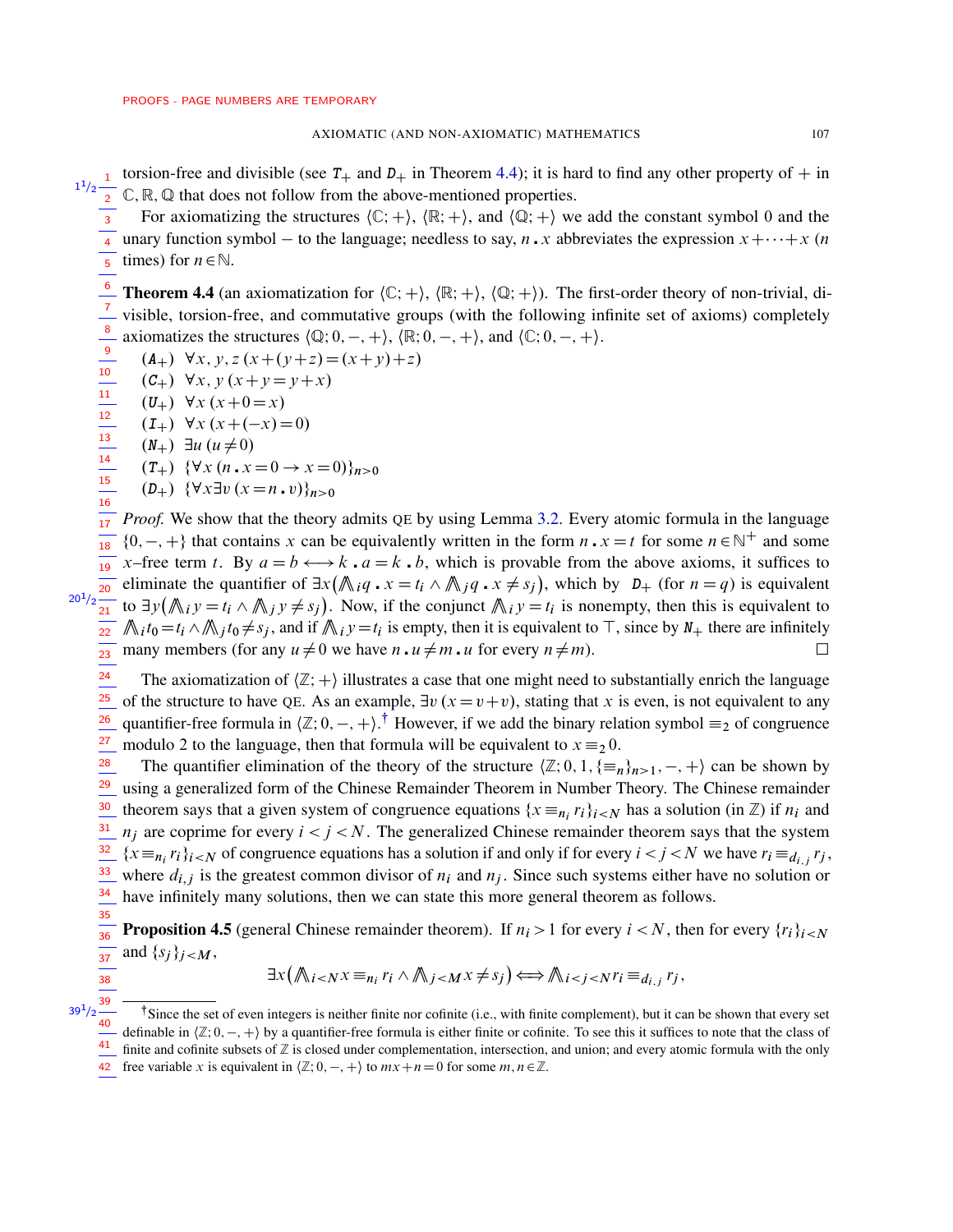## 108 SAEED SALEHI

 $1^{1/2}$  where  $d_{i,j}$  is the greatest common divisor of  $n_i$  and  $n_j$ .<br>  $\Box$ <br>
1<sup>1</sup>/2  $\frac{1}{2}$  For three different proofs of Proposition 4.5, which is a kind of OF by itself, see 116. Propositions 4.5

For three different proofs of Proposition [4.5,](#page-6-2) which is a kind of QE by itself, see [\[16,](#page-18-1) Propositions 4.5

and 4.1] and [\[1,](#page-18-0) Proposition 2] which are due to Ore (1951), Mahler (1958) and Fraenkel (1963), respectively. 3 4

We add the congruence relations  $\equiv_n$  modulo every natural  $n>1$ , along with the constant 1, to the language; let  $\overline{i}$  abbreviate  $1 + \cdots + 1$  (*i* times) for every  $i \in \mathbb{N}$ . 5 6

<span id="page-7-1"></span>**Theorem 4.6** (an axiomatization for  $\langle \mathbb{Z}; + \rangle$ ). The theory whose axioms are  $A_+$ ,  $C_+$ ,  $U_+$ ,  $I_+$ , and  $T_+$ (Theorem [4.4\)](#page-6-0) with the following axioms completely axiomatizes the structure  $\langle \mathbb{Z}; 0, 1, \{\equiv_n\}_{n>1}, -, +\rangle$ . 8 9

$$
\overline{10} \qquad (E^+) \ \ \{\forall x, y \ [x \equiv_n y \leftrightarrow \exists u (x = y + n \cdot u)]\}_{n>1}
$$

$$
\overline{11} \qquad (E_{+}) \ \left\{ \forall x \left[ \mathbb{V}_{i \le n} (x \equiv_{n} \overline{i}) \right] \right\}_{n>1}
$$

 $(E'_+) \{ \mathbb{A}_{0 \le i \le n} (\bar{i} \neq_n 0) \}_{n>1}$ 12

*Proof.* For showing that the theory admits QE by Lemma [3.2,](#page-4-1) we note that every atomic formula of  $x$  in  $\{0, 1, -, +\} \cup \{\equiv_n | n > 1\}$  is equivalent to either  $m \cdot x = t$  or  $m \cdot x =_n t$  for some  $m, n \in \mathbb{N}^+$  and some x–free term t. By the provable equivalence  $(a \neq_n b) \leftrightarrow \mathbb{W}_{0 \leq i \leq n} (a \equiv_n b + \overline{i})$  it suffices to show that the formula (\*)  $\exists x (\bigwedge_i q_i \cdot x \equiv_{n_i} r_i \wedge \bigwedge_j q_j \cdot x \neq s_j \wedge \bigwedge_k q_k \cdot x = t_k)$  is equivalent to a quantifier-free formula. From the provable equivalences  $(a=b) \leftrightarrow (k \cdot a=k \cdot b)$  and  $(a\equiv_n b) \leftrightarrow (k \cdot a\equiv_k n, k \cdot b)$  we can assume that all the  $q_i$ 's,  $q_j$ 's and  $q_k$ 's are equal, to say q. Then,  $(*)$  is equivalent to  $\exists y (y \equiv_q 0 \land \mathbb{A}_i y \equiv_{n_i} r_i \land \mathbb{A}_j y \neq s_j \land \mathbb{A}_k y = t_k)$ . <sup>19</sup> We can assume that the conjunct  $\mathcal{N}_k y = t_k$  is empty (see the proofs of Theorems [4.1](#page-4-0) and [4.4\)](#page-6-0); now the result immediately follows from Proposition [4.5](#page-6-2) (which is provable from the stated axioms).  $\Box$ 13 14 15  $\frac{1}{16}$  $\frac{1}{17}$ 18

 $20^{1}/2 \frac{20}{21}$ 

29 30

 $39^{1}/2$ 

As for N, even  $\{0, 1, -, +\} \cup \{\equiv_n | n > 1\}$  is not sufficiently rich for QE, since the formula  $\exists v(x+v=y)$ is not equivalent in  $\{\mathbb N; 0, 1, \{\equiv_n\}_{n>1}, -, +\}$  $\{\mathbb N; 0, 1, \{\equiv_n\}_{n>1}, -, +\}$  $\{\mathbb N; 0, 1, \{\equiv_n\}_{n>1}, -, +\}$  to a quantifier-free formula (it is equivalent to  $x \leq y$ ).<sup>‡</sup> Here, QE is possible when we add the order relation to the language.  $\frac{1}{22}$  $\frac{1}{23}$ 24

<span id="page-7-2"></span>**Theorem 4.7** (an axiomatization for  $\langle \mathbb{N}; <, + \rangle$ ). The theory with the axioms  $A_{\leq}$ ,  $T_{\leq}$ ,  $L_{\leq}$  (Theorem [4.1\)](#page-4-0), **S**ightarrow  $\mathbf{Z} = \mathbf{Z} \times \mathbf{Z}$  **EXECUTE:** (Theorem [4.3\)](#page-5-1),  $\mathbf{Z} + \mathbf{Z} + \mathbf{Z} + \mathbf{Z} + \mathbf{Z} + \mathbf{Z} + \mathbf{Z} + \mathbf{Z} + \mathbf{Z} + \mathbf{Z} + \mathbf{Z} + \mathbf{Z} + \mathbf{Z} + \mathbf{Z} + \mathbf{Z} + \mathbf{Z} + \mathbf{Z} + \mathbf{Z} + \mathbf{Z} + \mathbf{Z} + \mathbf{Z} + \mathbf{Z} + \math$ following axioms completely axiomatizes the structure  $\mathbb{N}; 0, 1, \leq \mathcal{F} = n\}_{n>1}, +\mathcal{F}$ .  $\frac{1}{25}$ 26 27 28

 $(M_+)$   $\forall x, y \ (x < y \rightarrow \exists v \ [x + v = y])$ 

$$
- (0+) \forall x, y, z (x < y \rightarrow x + z < y + z)
$$

A proof of Theorem [4.7](#page-7-2) can be found in [\[4,](#page-18-2) Theorem 32E] where no explicit axiomatization is presented; though, one can see that the proof goes through with our suggested axioms. For a proof of the following theorem (due to Presburger 1929) see e.g. [\[1,](#page-18-0) Theorem 5]; other proofs can be found in [\[10,](#page-18-3) § 4.III] and [\[19,](#page-19-0) §§ III.4.2]. 31  $\frac{1}{32}$ 33 34

<span id="page-7-0"></span><sup>‡</sup>For a proof, let us call a binary relation  $R\subseteq\mathbb{N}^2$  *finite-bounded* when there is a fixed  $N\in\mathbb{N}$  such that for every  $y\in\mathbb{N}$  the set  $\{x \in \mathbb{N} \mid (x, y) \in R\}$  is either infinite or finite with size less than N. The order relation  $\leq \mathbb{N}^2$  is not finite-bounded, but every binary relation definable by a quantifier-free formula in  $\langle \mathbb{N}; 0, 1, \{\equiv_n\}_{n>1}, -, +\rangle$  can be shown to be finite-bounded. To see this let us firstly note that the class of finite-bounded binary relations is closed under union. Secondly, every quantifier-free formula with the only free variables x, y is equivalent to  $\bigvee_i \bigwedge_j \eta_{i,j}(x, y)$  for some atomic or negated atomic formulas  $\eta_{i,j}$ . Every atomic formula is equivalent in  $\mathbb{N}; 0, 1, \{\equiv_n\}_{n>1}, -, +\}$  to either  $kx+ly+m \equiv_n 0$  or  $kx+ly+m = 0$  for some k, l, m,  $n \in \mathbb{Z}$ . By  $u \neq_{n} 0 \leftrightarrow \bigvee_{1 \leq i \leq n} u + \overline{i} \equiv_{n} 0$  it suffices to consider the negated-atomic formulas of the form  $kx+ly+m \neq 0$  only. Therefore, it is enough to see that the binary relation on x, y defined by  $\bigwedge_h k_h x + l_h y + m_h \equiv_{n_h} 0 \wedge \bigwedge_i k_i x + l_i y + m_i = 0 \wedge \bigwedge_j k_j x + l_j y + m_j \neq 0$ 35 36 37 38 39 40 41

42 is finite-bounded; indeed, for a fixed y the set of x's that satisfy this formula is either infinite or finite with size less than 2.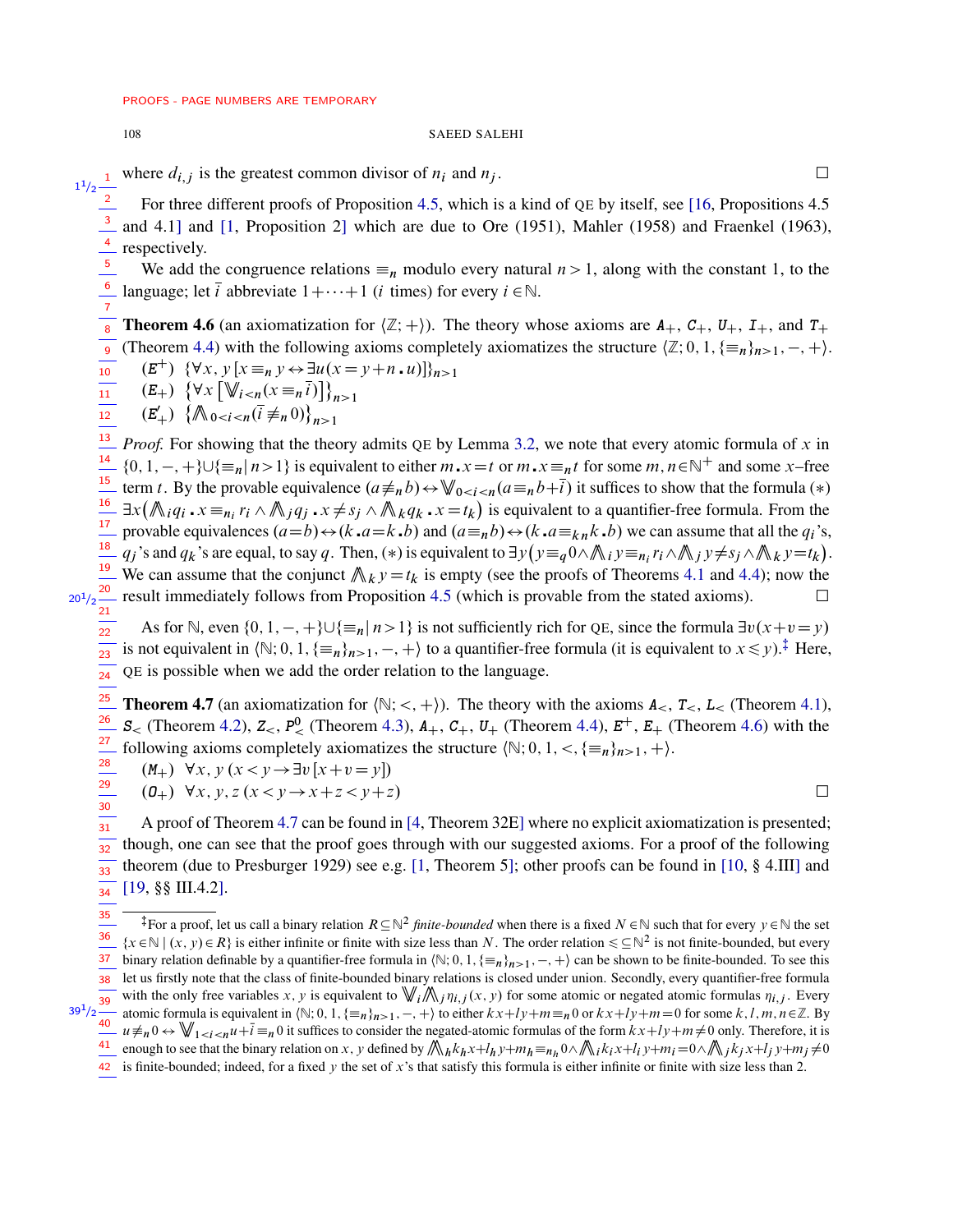27

 $39^{1}/2$ 

**Theorem 4.8** (an axiomatization for  $\langle \mathbb{Z}; <, + \rangle$ ). The theory with the axioms  $A_{\leq}$ ,  $T_{\leq}$ ,  $L_{\leq}$  (Theorem [4.1\)](#page-4-0),  $\frac{1^{1/2}-1}{2}$  **S**< and **P**< (Theorem [4.2\)](#page-5-0), **A**<sub>+</sub>, **C**<sub>+</sub>, **U**<sub>+</sub>, **I**<sub>+</sub> (Theorem [4.4\)](#page-6-0), **E**<sub>+</sub> (Theorem [4.6\)](#page-7-1), and **0**<sub>+</sub> (Theorem [4.7\)](#page-7-2), with  $s(x)$  set to  $x + 1$ , completely axiomatizes the structure  $\langle \mathbb{Z}; 0, 1, \langle \mathbb{R}^n \rangle_{n \geq 1}, -, + \rangle$ . 1 2 3

The following theorem (stating that the order and addition structure of rational and real numbers can be axiomatized by the theory of non-trivial divisible commutative ordered groups) can be proved by combining the techniques of the proofs of Theorems [4.1](#page-4-0) and [4.4](#page-6-0) (cf. [\[1,](#page-18-0) Theorem 4]). 4 5 6

<span id="page-8-0"></span>**Theorem 4.9** (axiomatizing  $\langle \mathbb{Q}; \langle \cdot, + \rangle$  and  $\langle \mathbb{R}; \langle \cdot, + \rangle$ ). The theory with the axioms  $A_{\leq}$ ,  $T_{\leq}$ ,  $L_{\leq}$  (The-orem [4.1\)](#page-4-0),  $A_+$ ,  $C_+$ ,  $U_+$ ,  $I_+$ ,  $N_+$ ,  $D_+$  (Theorem [4.4\)](#page-6-0), and  $D_+$  (Theorem [4.7\)](#page-7-2) completely axiomatizes 10  $\langle \mathbb{Q}; 0, \lt, , -, + \rangle$  and  $\langle \mathbb{R}; 0, \lt, , -, + \rangle$ . 8 9

Let us note that the axioms  $D_{<} U_{<} B_{<}$  (in Theorem [4.1\)](#page-4-0) and  $T_{+}$  (in Theorem [4.4\)](#page-6-0) are provable from the axiom system presented in Theorem [4.9](#page-8-0) just the way that are proved in classical analysis. 11

# 5. Number systems (addition and multiplication)

<span id="page-8-1"></span>**Definition 5.1** (field). A *field* is a structure over  $\{0, 1, +, -, \times, ^{-1}\}$  that satisfies  $A_+$ ,  $C_+$ ,  $U_+$ ,  $I_+$  (Theorem [4.4\)](#page-6-0), and the following axioms: 16 17

 $(Z_1)$  0 $\neq$ 1  $(A_x) \forall x, y, z(x \cdot (y \cdot z) = (x \cdot y) \cdot z)$  $(C_x) \forall x, y (x \cdot y = y \cdot x)$  $(U_x) \forall x (x \cdot 1 = x)$  $(I_x) \ \forall x (x \neq 0 \rightarrow x \cdot x^{-1} = 1)$ 

 $(D_x) \forall x, y, z [x \cdot (y + z) = (x \cdot y) + (x \cdot z)]$ 

A field has *characteristic zero* if it moreover satisfies

$$
(C_0) \ \{\overline{n} \neq 0\}_{n>0}
$$

where, as we recall,  $\overline{n}$  abbreviate  $1+\cdots+1$  (*n* times).  $\diamondsuit$ 26

The field  $\langle \mathbb{C}; +, \times \rangle$  is well known to be algebraically closed since it satisfies the Fundamental Theorem of Algebra, i.e., it has a root for every non-trivial polynomial (with coefficients in  $\mathbb{C}$ ). It can be even said that it was created for having all the roots of the polynomials (with real or complex coefficients). This is all one can say about the complex field in the first-order setting, since the theory of algebraically closed fields of characteristic zero is complete, and so it axiomatizes  $\langle \mathbb{C}; +, \times \rangle$ . The following result was proved by Tarski (1936); see e.g. [\[10,](#page-18-3) § 4.IV] for a proof. 28  $\frac{1}{29}$ 30  $\overline{31}$  $\frac{1}{32}$  $\overline{33}$ 

<span id="page-8-2"></span>**Theorem 5.2** (an axiomatization for  $\langle C; +, \times \rangle$ ). The theory of algebraically closed fields of characteristic zero, with the axioms  $A_+$ ,  $C_+$ ,  $U_+$ ,  $I_+$ ,  $A_\times$ ,  $C_\times$ ,  $U_\times$ ,  $I_\times$ ,  $D_\times$ ,  $C_0$  (Definition [5.1\)](#page-8-1) along with the following axioms, completely axiomatizes the structure  $\langle \mathbb{C}; 0, 1, -, +, \times, \{-1\} \rangle$ .  $(\texttt{FTA}_{\mathbb{C}}) \ \{\forall \langle a_i \rangle_{i \leq n} \exists x \ (x^n + \sum_{i \leq n} a_i x^i = 0) \}_{n>1}$ 34 35  $\frac{1}{36}$  $\frac{1}{37}$  $\frac{1}{38}$ 

For super-careful readers, let us note that (i) every non-trivial polynomial can be taken to be a monic by dividing it with the leading (non-zero) coefficient; (ii) the multiplicative inversion  $(x \mapsto x^{-1})$  is not really a total function, since it is not defined on zero, but one can make the convention  $0^{-1} = 0$  without 39 40 41

any danger; (iii) and finally,  $x^i$  abbreviates the algebraic expression  $x \times \cdots \times x$  (*i* times) of course.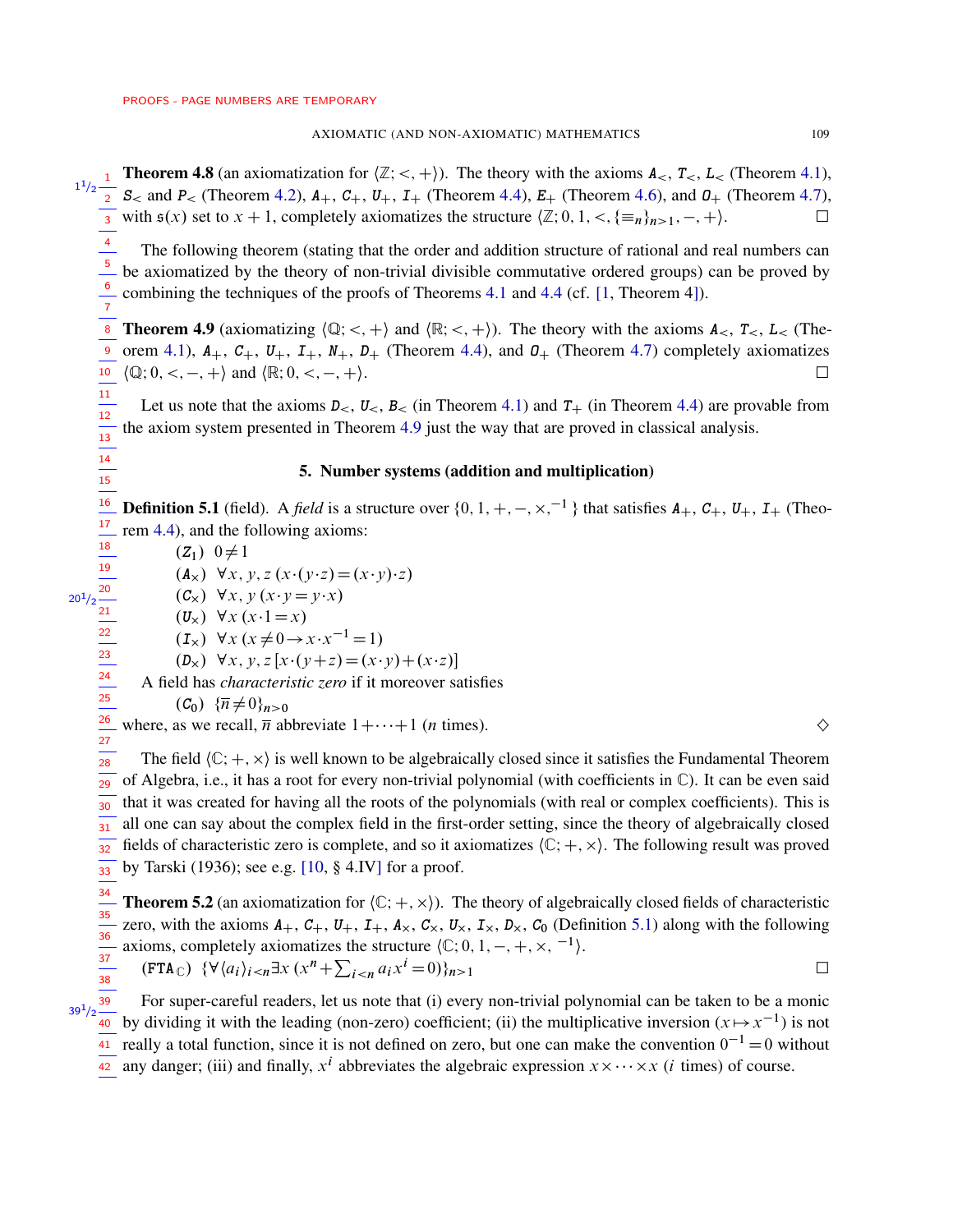## **SAEED SALEHI**

For studying the structure  $\langle \mathbb{R}; +, \times \rangle$  we first note that the order relation is definable in it:  $u \leq v \Leftrightarrow$  $\exists x(u+x^2=v)$ ; and  $\langle \mathbb{R}; \langle \cdot, +, \times \rangle$  is an ordered field. An ordered field satisfies the order axioms  $A_{\leq}, T_{\leq}, L_{\leq}$ (Theorem 4.1), the axioms of fields (in Definition 5.1),  $\mathcal{Q}_+$  (Theorem 4.7), and  $\mathcal{Q}_\times$  (Theorem 5.3 below). Of course, this is not all one can say about  $\langle \mathbb{R}; \langle +, \times \rangle$ . On the other hand, not much can one say about it in the first-order framework; only that every polynomial of even degree can be factorized into  $\begin{array}{c|c}\n\hline\n6 & 7 \\
\hline\n8 & 9 \\
\hline\n10 & 11 \\
\hline\n11 & 12 \\
\hline\n13\n\end{array}$ some quadratic polynomials (see  $FTA_{\mathbb{R}}$  in Theorem 5.3). This last statement is indeed equivalent to (a real version of) the fundamental theorem of algebra. Here are some examples:

$$
x^{4} + a^{4} = (x^{2} + \sqrt{2}ax + a^{2})(x^{2} - \sqrt{2}ax + a^{2}) \text{ for } a \in \mathbb{R}; \sqrt[8]{8}
$$
  
\n
$$
x^{4} - x + \frac{3}{4} = (x^{2} + \sqrt{2}\cos 20^{\circ}x + \cos 20^{\circ} + \frac{1}{2\sqrt{2}\cos 20^{\circ}})(x^{2} - \sqrt{2}\cos 20^{\circ}x + \cos 20^{\circ} - \frac{1}{2\sqrt{2}\cos 20^{\circ}});
$$
  
\n
$$
x^{4} + ax^{2} + a^{2} = \begin{cases} (x^{2} + \sqrt{a}x + a)(x^{2} - \sqrt{a}x + a) & \text{if } a > 0, \\ (x^{2} + \sqrt{-3a}x - a)(x^{2} - \sqrt{-3a}x - a) & \text{if } a < 0. \end{cases}
$$

<span id="page-9-0"></span> $\frac{1}{14}$ **Theorem 5.3** (an axiomatization for  $(\mathbb{R}; <, +, \times)$ ). Theory of real closed ordered fields which is axiomatized by  $A_{\leq}$ ,  $T_{\leq}$ ,  $L_{\leq}$  (Theorem 4.1), the axioms of fields (Definition 5.1), and  $O_{+}$  (Theorem 4.7) along  $\overline{15}$ with the following axioms completely axiomatizes the structure  $(\mathbb{R}; 0, 1, \leq, -, +, \times, ^{-1})$ .  $\frac{1}{16}$ 

$$
\frac{1}{17}
$$
\n(0<sub>x</sub>)  $\forall x, y, z$  (0<sub>0</sub>)  
\n(6<sub>x</sub>)  $\forall x, y, z$  (0<sub>0</sub>)  
\n(6<sub>x</sub>)  $\forall$  (6<sub>x</sub>)<sub>t</sub>  $\forall$  (6<sub>0</sub>)<sub>t</sub>  $\forall$ 

$$
(0x) \forall x, y, z (0 < z \land x < y \rightarrow x \cdot z < y \cdot z)
$$
  
(**FTA**<sub>R</sub>) { $\forall$   $\langle a_i \rangle_{i < 2n} \exists$   $\langle b_j, c_j \rangle_{j < n} \forall x [(x^{2n} + \sum_{i < 2n} a_i x^i) = \prod_{j < n} (x^2 + b_j x + c_j)] \rangle_{n > 1}$ 

 $\frac{1}{19}$ For a proof of this result of Tarski (1936) see e.g. [17, Appendix], which is a modified version of the  $\frac{1}{20^{1/2}}$   $\frac{20}{21}$ proof presented in [10, § 4.V]. Let us note a consequence of  $FTA_{\mathbb{R}}$ :

<span id="page-9-2"></span>**Proposition 5.4** (FTA<sub>R</sub>  $\implies$  S<sub>x</sub>). If every quartic monic is equal to the product of two quadratic monics  $22$ in an ordered field, then every positive element has a square root in that field. 23  $(S_x) \forall x (0 < x \rightarrow \exists u [x = u^2])$  $24$ 

 $\frac{1}{25}$ *Proof.* Let  $a > 0$ ; by the assumption,  $x^4 + ax^2 + a^2$  is equal to  $(x^2 + bx + c)(x^2 + ux + v)$  for some elements  $\frac{1}{26}$ b, c, u, v in the ordered field. So,  $u = -b$  and  $vc = a^2$ ; thus (i)  $c^2 + a^2 = c(b^2 + a)$  and (ii)  $ba^2 = bc^2$ .  $\frac{1}{27}$ If  $b = 0$ , then (i) implies that  $c^2 - ac + a^2 = 0$ , so  $(2c - a)^2 + 3a^2 = 0$ , a contradiction. Whence,  $b \neq 0$ ;  $\frac{1}{28}$ now, (ii) implies that  $a^2 = c^2$ . So, we have either  $c = a$  or  $c = -a$ . If  $c = -a$ , then by (i) we should have  $b^2 = -3a < 0$ , another contradiction. Therefore,  $c = a$ ; and so by (i) we have  $b^2 = a$ . Thus, a has a square  $30<sup>2</sup>$  $\Box$ root.  $\frac{1}{31}$ 

 $\frac{1}{32}$ We note that by  $S_{\times}$  (and the axioms of ordered fields) the high-school equivalence for the existence of  $33<sup>°</sup>$ the roots of quadratic polynomials can be proved:

$$
\exists x (x^2 + bx + c = 0) \leftrightarrow \exists x [(2x + b)^2 = b^2 - 4c] \leftrightarrow b^2 \ge 4c.
$$

 $\frac{34}{35}$   $\frac{35}{36}$ It can be easily seen that  $FTA_{\mathbb{C}}$  (in Theorem 5.2) is equivalent to the statement that every monic is equal to the product of some linear polynomials:  $\frac{1}{37}$ 

$$
\mathbf{FTA}_{\mathbb{C}} \equiv \{ \forall \langle a_i \rangle_{i < n} \exists \langle b_j \rangle_{j < n} \forall x \, [(x^n + \sum_{i < n} a_i x^i) = \prod_{j < n} (x + b_j)] \}_{n > 1},
$$

39 which resembles  $FTA_{\mathbb{R}}$  (in Theorem 5.3). Let us note some other consequences of  $FTA_{\mathbb{R}}$  (from [17]):  $39^{1}/2$ 

 $\frac{1}{38}$ 

<span id="page-9-1"></span><sup>&</sup>lt;sup>§</sup>As the history goes, Leibniz (1702) mistakenly thought that  $x^4 + a^4$  is not equal to a product of quadratics! This identity is 42 due to Bernoulli (1719).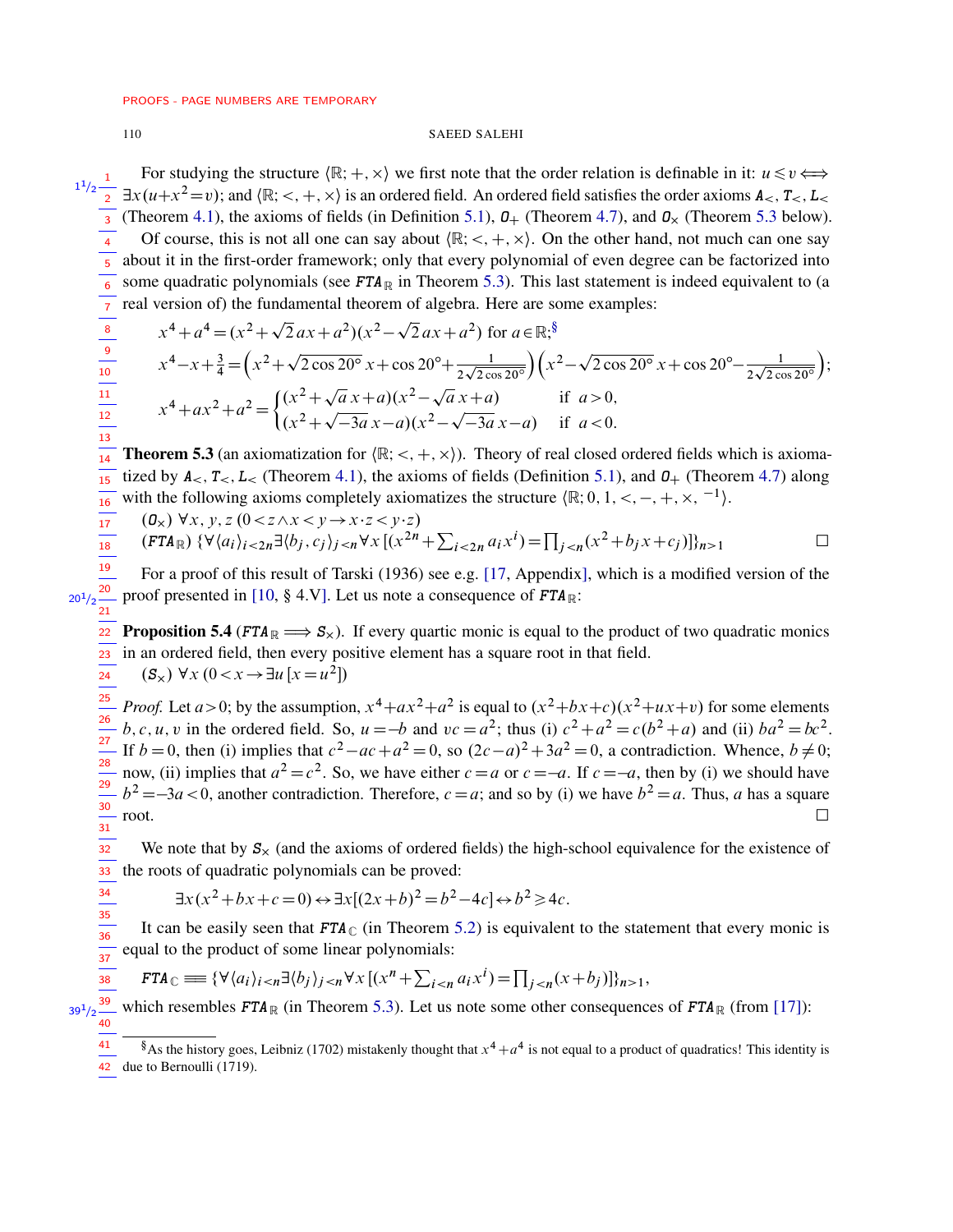**Proposition 5.5** ( $FTA \rightrightarrows RCF + IVT$ ). If every even-degree monic can be factorized into some quadratic monics in an ordered field, then every odd-degree polynomial has a root and the polynomial intermediate value theorem holds.  $1^{1}/2$   $\frac{1}{2}$ 3

*Proof.* Suppose that the polynomial  $p(x)$  is of degree m and  $p(u)p(v) < 0$  holds for some  $u < v$ . Put

$$
q(x) = \frac{1}{p(u)} (1+x^2)^m p\left(u + \frac{v-u}{1+x^2}\right);
$$

then  $q(x)=x$  $2m+r(x^2)$  for some polynomial  $r(x)$  with degree less than m. So,  $q(x)$  can be factorized to say  $\prod_{j \le m} (x^2 + b_j x + c_j)$ . Now we have  $\prod_{j \le m} c_j = q(0) = \frac{p(v)}{p(u)} < 0$  and so  $c_j < 0$  for some j; then we have  $b_j^2 > 4c_j$  and so the quadratic  $x^2 + b_jx + c_j = 0$  has a root, such as t. Now,  $w = u + \frac{v-u}{1+t^2}$  is a root of  $p(x) = 0$  that satisfies  $u < v < v$ . By a classical real analytic argument, if the intermediate value theorem  $12$  holds for polynomials in an ordered field, then every odd-degree polynomial has a root in that field.  $\Box$ 8 9 10 11

So, the fundamental theorem of algebra is really *fundamental* since it can prove some basic theorems in algebra, and it is a kind of fundamental theorem for the mathematical analysis of polynomials as well; see [\[17\]](#page-19-1) for more details. 13  $\frac{1}{14}$ 15 16

So far, we have discussed two applications of number theory and algebra to mathematical logic:

1. the (generalized) Chinese remainder theorem, and

2. the fundamental theorem of algebra.

 $21$  1. Proposition [4.5](#page-6-2) was used in proving that the axiomatic system suggested for the additive structure  $\overline{a_2}$  of integer numbers  $\langle \mathbb{Z}; + \rangle$  has QE and so it is a complete theory (Theorem [4.6\)](#page-7-1). It is worth noting that 23 Gödel (1931, Lemma 1) also had used the (non-generalized) Chinese remainder theorem in his proof of 24 the first incompleteness theorem for the coding technicalities.  $20^{1}/2$ 

2. The truly *fundamental theorem* of elementary algebra and elementary analysis was used for axiomatizing 25

the additive and multiplicative structures of complex and real numbers,  $\langle \mathbb{C}; +, \times \rangle$  and  $\langle \mathbb{R}; +, \times \rangle$ , noting that order (<) is definable in  $\langle \mathbb{R}; +, \times \rangle$  (Theorems [5.2](#page-8-2) and [5.3\)](#page-9-0). 26 27

28

 $\frac{1}{32}$  $\frac{1}{33}$ 

41

17  $\frac{1}{18}$  $\frac{1}{19}$ 20

Now, we present two applications of mathematical logic in other areas of mathematics (especially 30 algebraic geometry):  $\frac{1}{29}$  $\frac{1}{31}$ 

I. the Tarski–Seidenberg principle, and

II. Hilbert's 17th problem.

I. Theorem [5.3,](#page-9-0) like many other theorems of QE, is proved by using Lemma [3.2.](#page-4-1) Let us see how the proof can proceed: first, we note that all the atomic formulas of x over the language  $\{0, 1, -, +, \times, \{-1\}$ ,  $\langle\}$ are equivalent to  $p(x) = 0$  or  $p(x) > 0$  for a polynomial p. Second, negation can be eliminated (see the proof of Theorem [4.1\)](#page-4-0), so QE over this language is equivalent to each statement of "existence of a solution for a system of polynomial equations and inequalities is equivalent to a system of some equations and inequalities between the coefficients of those polynomials". As an example, the sentence 39  $\exists x (ax^2 + bx + c = 0)$  is known to be equivalent to 34 35 36 37 38  $39^{1}/2$ 40

 $(a^2 > 0 \land b^2 \ge 4ac) \lor (a = 0 \land b^2 > 0) \lor (a = 0 \land b = 0 \land c = 0).$ 

42 The quoted statement above is called the Tarski–Seidenberg principle in real algebraic geometry (see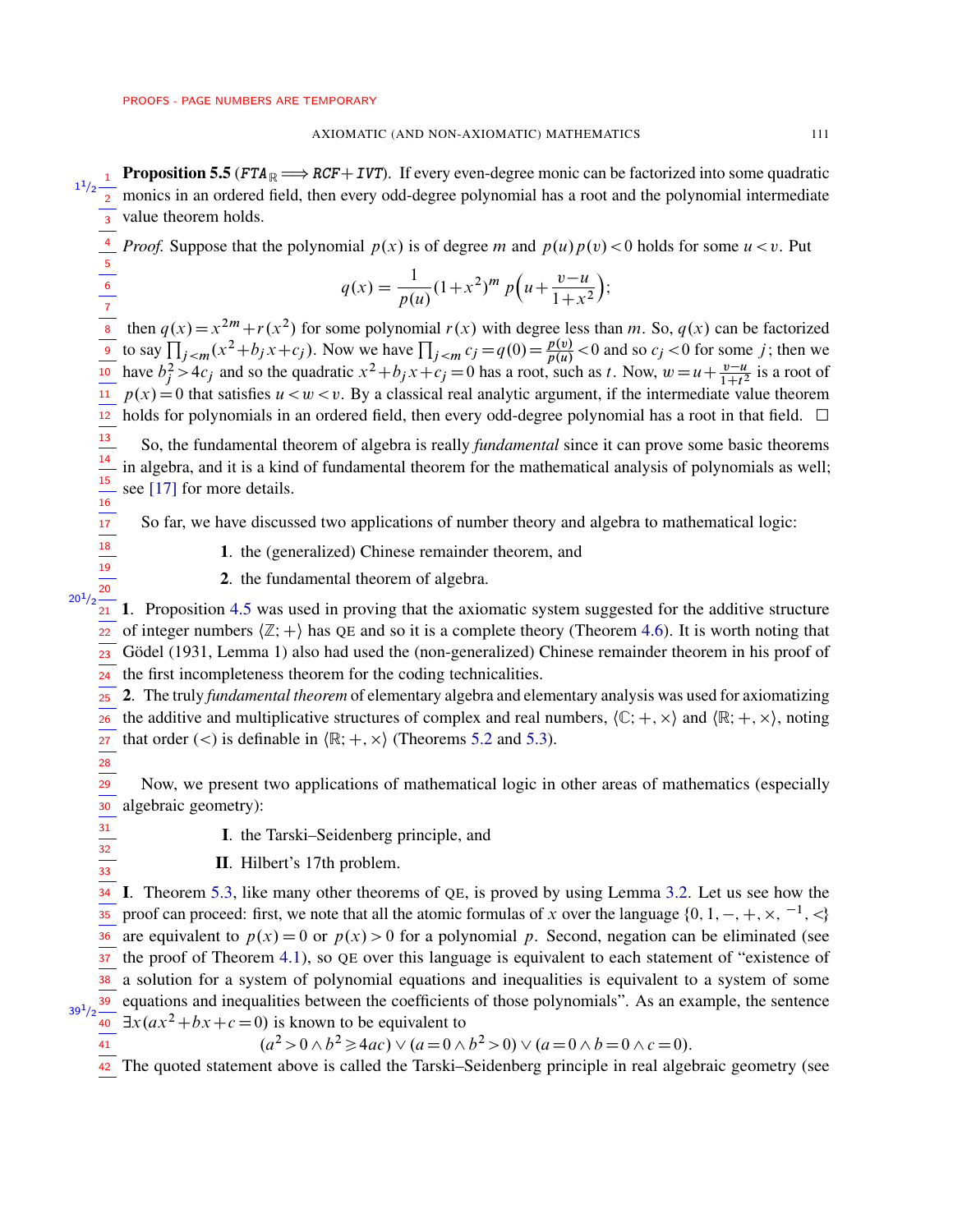$20^{1}/2$ 

26

 $\frac{1}{31}$ 32

41

#### 112 SAEED SALEHI

[\[2,](#page-18-4) §1.4]), which is exactly what the translation of Lemma [3.2](#page-4-1) would be in the proof of Theorem [5.3](#page-9-0) (cf. [\[12\]](#page-18-5)).  $1^{1}/2$   $\frac{1}{2}$ 

II. Hilbert's celebrated 17th problem (1900) asked (see e.g. [\[18\]](#page-19-2)): *Given a multivariate polynomial* 3 *that takes only non-negative values over the reals*, *can it be represented as a sum of squares of rational* 4  $\frac{1}{5}$  functions? Let us note a couple of examples:

 $x^4 - x + \frac{3}{4} = (x^2 - \frac{1}{2})^2 + (x - \frac{1}{2})^2 + (\frac{1}{2})^2$ ,  $(x^2+y^2)^2[x^4y^2+x^2y^4+1-3x^2y^2]=(x^2-y^2)^2+[x^2y(x^2+y^2-2)]^2+[xy^2(x^2+y^2-2)]^2+[xy(x^2+y^2-2)]^2$ 7 8

A consequence of the Tarski–Seidenberg principle is the Artin–Lang homomorphism theorem [\[2,](#page-18-4) Theorem 4.1.2], which gives a positive answer to the problem; see [\[2,](#page-18-4) Theorem 6.1.1]. Let us note that by the fundamental theorem of algebra every non-negative polynomial of one variable can be written as a sum of the squares of some polynomials;<sup>1</sup> but there are non-negative polynomials of two variables that cannot be written as such. One example (see [\[18\]](#page-19-2)) is Motzkin (1969)'s polynomial  $x^4y^2 + x^2y^4 + 1 - 3x^2y^2$ ; of course it is the sum of the squares of some *rational* functions (see the second example above). 9 10 11 12 13 14 15

 $16$  5.1. Addition and multiplication on natural, integer, and rational numbers. The next structures that we study over the language  $\{+, \times\}$  are  $\mathbb{Q}, \mathbb{Z}$ , and  $\mathbb{N}$ . Here the story becomes dramatically different. To start with, let us note that the axiomatic systems presented for the ordered structures  $(\mathbb{N}; <), (\mathbb{Z}; <),$  $\frac{19}{16}$  (Q; <), and (R; <) were all finite (Theorems [4.1,](#page-4-0)[4.2](#page-5-0)[,4.3\)](#page-5-1). Other axiomatic systems were not finite, but  $\frac{20}{20}$  were presented in a way that one can recognize whether a given sentence is an axiom of that system or not, in the sense that a properly designed algorithm can recognize them. In the other words, the axiomatic theories for the studied structures were decidable by an algorithm. 17 18 21 22

To make precise the forthcoming definition, let us make the convention that all our first-order individual variables are  $\vartheta$ ,  $\vartheta'$ ,  $\vartheta''$ ,  $\vartheta'''$ , ..., made up from  $\vartheta$  and '. Let us fix the following finite set of symbols as an alphabet: 23 24 25

 $A = \{\neg, \land, \lor, \forall, \exists, (,), \vartheta, ', 0, 1, <, =, +, -, \times, \text{exp}\}.$ 

Every formula over the first-order language  $\{0, 1, <, +, -, \times, \text{erp}\}\$  is a string (i.e., a finite sequence) of the elements of  $A$ . There exists an algorithm that decides (outputs yes or no) if a given such string as input is a well-founded formula or not. 27 28 29 30

**Definition 5.6** (decidability). A set B of strings of symbols from A is *decidable* when there exists an algorithm such that for a given string as input outputs yes if it belongs to B and outputs no otherwise.  $\diamond$ 

Let us note that we have not fixed a rigorous definition for the informal notion of *algorithm* in the above definition; it could be a *recursive function* or a *Turing machine*. By the Church–Turing thesis (1936) all such formally rigorous and equivalent definitions do define the informal notion of algorithm; so we do not need to fix a formalization. "Axiomatizable" usually means *axiomatizable by a decidable set of axioms*; though more often the decidability of the axiom set is not explicitly mentioned. 33  $\frac{1}{34}$ 35 36 37 38

<span id="page-11-0"></span>Definition 5.7 (axiomatizability). A theory or a structure is *axiomatizable* when there exists a decidable set of sentences that completely axiomatizes it.  $\Diamond$ 39  $39^{1}/2$ 40

<span id="page-11-1"></span>The sum of squares for a polynomial may not be unique; for example,  $(x^2 + 2ax + 2a^2)^2 = (x^2 + 2ax)^2 + (2ax + 2a^2)^2$ . 42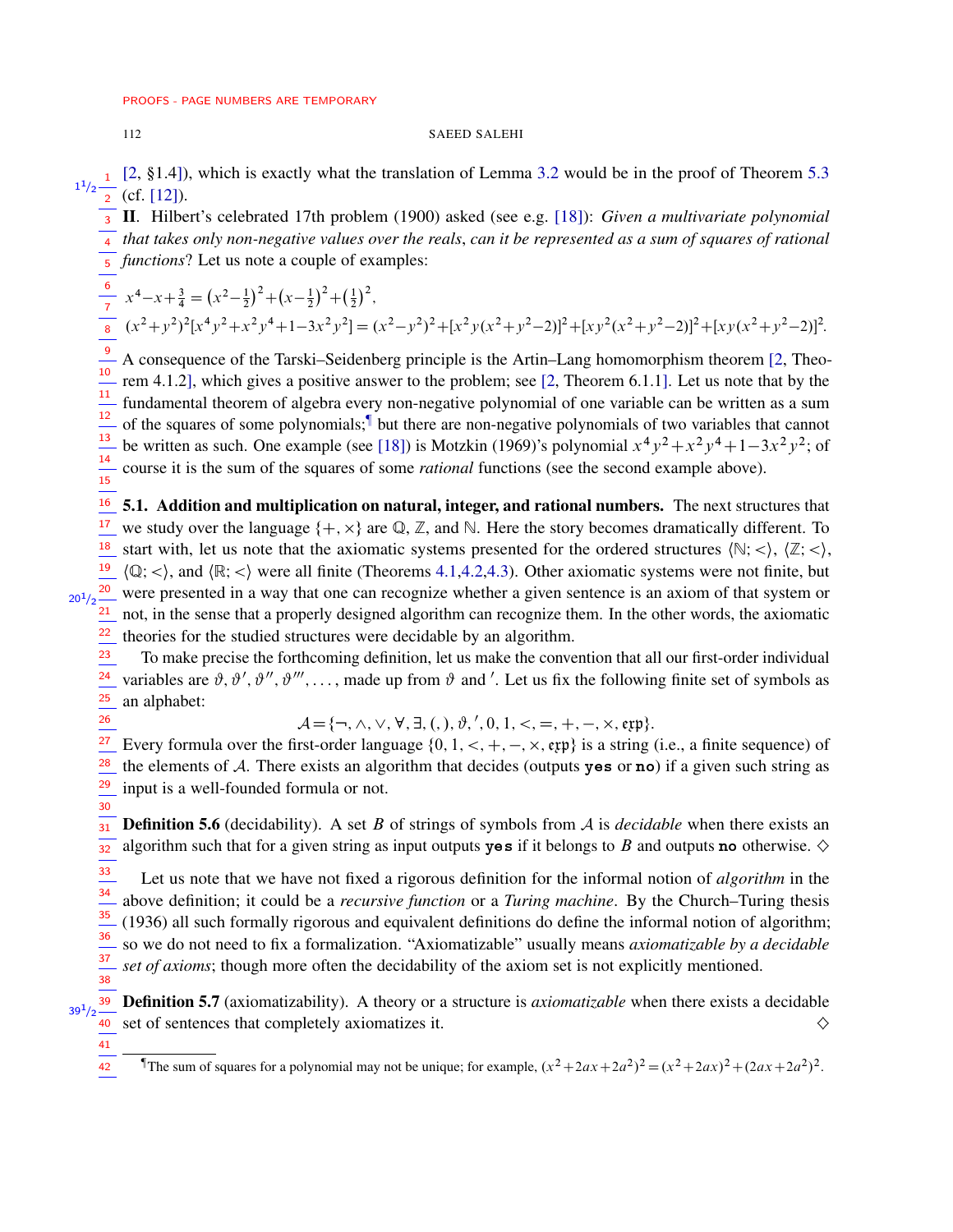All the theories and structures that we have studied so far are axiomatizable by a decidable set of sentences. Actually, a structure is axiomatizable by a decidable set of sentences if and only if it has a  $_3$  decidable theory; see e.g. [\[4,](#page-18-2) Corollary 26I]. For a proof, we note that decidability implies axiomatizability, since one only needs to algorithmically list all the sentences and pick the ones that hold true; thus a decidable set of axioms is obtained. Conversely, if  $\mathfrak A$  is axiomatizable, then for a given sentence  $\psi$  run this algorithm for consecutive *n*'s starting from  $n=1$ :  $1^{1}/2$   $\frac{1}{2}$ 4 5 6

list all the theorems that are proved from the first  $n$  axioms in  $n$  steps or less

(if  $n$  exceeds the number of axioms, then use all the finitely many axioms);

if  $\psi$  or  $\neg \psi$  appears in the list, then output **yes** or **no** accordingly.

The algorithm will surely terminate (for some *n*) since the axiomatic system *completely* axiomatizes  $\mathfrak{A}$ . Now, the shocking result of Gödel's incompleteness theorem (1931) is that the structure  $\langle N;+, \times \rangle$ is not axiomatizable. As the history goes, Presburger (1929) proved the axiomatizability of  $\langle N; + \rangle$  and Skolem (1930) announced the axiomatizability of  $\langle N; \times \rangle$  (see [\[19\]](#page-19-0)); so  $\langle N; +, \times \rangle$  was expected to be axiomatizable, that would give evidence for Hilbert's program. 10 11 12 13  $\frac{1}{14}$  $\frac{1}{15}$ 

<span id="page-12-2"></span>**Theorem 5.8** (non-axiomatizability of  $(\mathbb{N}; +, \times)$ ). The full first-order theory of the structure  $(\mathbb{N}; +, \times)$ is not axiomatizable by any decidable set of sentences.  $\Box$ 16 17

Of course, there does exist an undecidable set of sentences that completely axiomatizes  $(\mathbb{N}; +, \times)$ ; that is the so-called *true arithmetic*, the set of all the sentences that are true in N. 18 19

The non-axiomatizability of  $\langle \mathbb{Z}; +, \times \rangle$  is inherited from  $\langle \mathbb{N}; +, \times \rangle$  since the set N is definable in  $\langle \mathbb{Z}; +, \times \rangle$  by Lagrange's (1770) four square theorem (see e.g. [\[19,](#page-19-0) Theorem II.3.8]). Let  $\mathcal{N}(x)$  be the formula  $\exists u, v, w, z (u^2+v^2+w^2+z^2=x)$ ; then for every  $m \in \mathbb{Z}$  we have:  $m \in \mathbb{N}$  if and only if  $\mathcal{N}(m)$  is true in Z. For every formula  $\varphi$  over  $\{+, \times\}$ , let  $\varphi^{\mathcal{N}}$  result from  $\varphi$  by changing every  $\forall x \Theta$  to  $\forall x$   $[\mathcal{N}(x) \to \Theta]$ and  $\exists x \Theta$  to  $\exists x [N(x) \land \Theta]$ ; that is *relativizing* all the bounded variables to N. Now, for every sentence  $\psi$ over  $\{+, \times\}$  we have:  $\psi$  is true in  $\langle \mathbb{N}; +, \times \rangle$  if and only if  $\psi^{\mathcal{N}}$  is true in  $\langle \mathbb{Z}; +, \times \rangle$ . So, it follows that the structure  $\langle \mathbb{Z}; +, \times \rangle$  is not axiomatizable by any decidable set of sentences T, since otherwise  $\langle \mathbb{N}; +, \times \rangle$ would be axiomatizable by the decidable set of sentences  $T' = \{ \psi \mid T \text{ proves } \psi^{\mathcal{N}} \}.$  $20^{1}/2 \frac{20}{21}$ 22 23 24  $\frac{1}{25}$  $\frac{12}{26}$ 27

For another definition of  $\mathbb N$  in  $\langle \mathbb Z; +, \times \rangle$  see [\[15\]](#page-18-6) where it is proved that  $\mathbb Z$  is definable in  $\langle \mathbb Q; +, \times \rangle$  as well (see also [\[14\]](#page-18-7)). 28  $\frac{1}{29}$ 30

<span id="page-12-1"></span>**Corollary 5.9** (on  $\langle \mathbb{Z}; +, \times \rangle$  and  $\langle \mathbb{Q}; +, \times \rangle$ ). The structures  $\langle \mathbb{Z}; +, \times \rangle$  and  $\langle \mathbb{Q}; +, \times \rangle$  are not axiomatizable.  $\Box$  $\frac{1}{31}$ 32  $\frac{1}{33}$ 

# 6. Number systems (multiplication and exponentiation)

We saw that by Tarski's result  $\langle \mathbb{C}; +, \times \rangle$  is axiomatizable; then its theory is decidable, and so is the theory of  $\langle C; \times \rangle$ . Thus,  $\langle C; \times \rangle$  is axiomatizable by a decidable set of sentences; but what is that axiomatic system? This question was answered in [\[16,](#page-18-1) Theorem 2.2] by providing an explicit axiomatization for the multiplicative structure of complex numbers: 35 36  $\frac{1}{37}$ 38

39  $39^{1}/2$ 

 $\frac{30}{34}$ 

7 8 9

<span id="page-12-0"></span>**Theorem 6.1** (an axiomatization for  $\langle \mathbb{C}; \times \rangle$ ). The (multiplicative) structure  $\langle \mathbb{C}; 0, 1, \{\omega_n\}_{n>1}, \times, ^{-1}\rangle$  is axiomatizable by  $A_{\times}$ ,  $C_{\times}$ ,  $U_{\times}$ ,  $I_{\times}$  (Theorem [5.3\)](#page-9-0) along with the following axioms:  $(Z_{\times})$   $\forall x (x \cdot 0 = 0 = 0^{-1})$ 40 41 42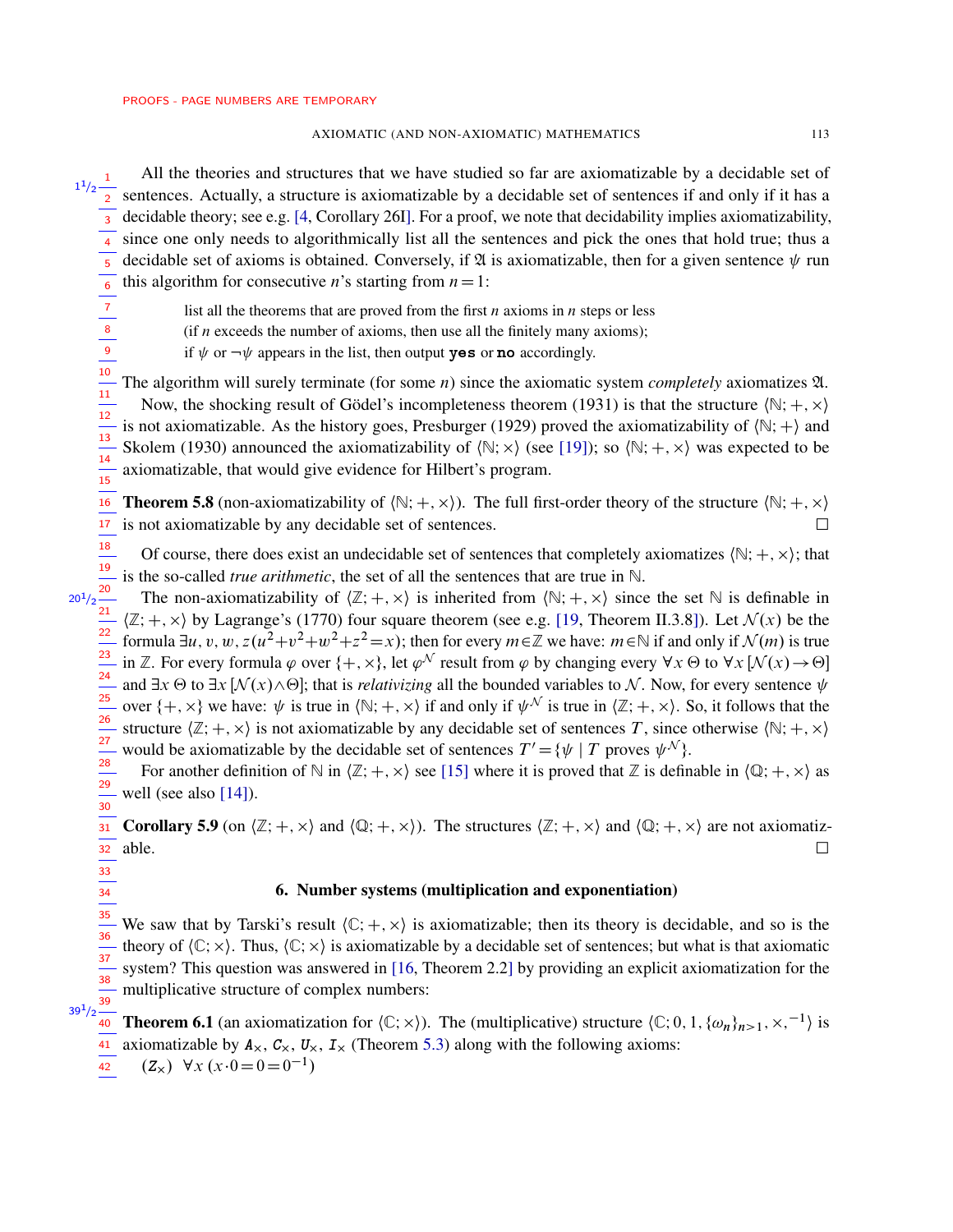<span id="page-13-0"></span> $10$ 

## **SAEED SALEHI**

$$
\frac{1^{1/2} \frac{1}{2}}{(R \times 1)^2} \frac{(D^{\times}) \{\forall x \exists v (x = v^n)\}_{n>0}}{(R \times 1)^2 \{\forall x [x^n = 1 \leftrightarrow \mathbb{W}_{i < n} x = (\omega_n)^i\}_{n>1}}
$$
\nwhere the constant symbol  $\omega_n$  is interpreted as  $\cos \frac{2\pi}{n} + i \sin \frac{2\pi}{n}$  for every  $n > 1$ ; thus we have  $\omega_2 = -1$ ,  
\n $\frac{5}{2} \omega_3 = \frac{1}{2}(-1 + i\sqrt{3}), \omega_4 = i$ , etc.  
\nThe same question can be asked about the real numbers: we know  $\langle \mathbb{R}; \times \rangle$  is decidable by Tarski's result that  $\langle \mathbb{R}; +, \times \rangle$  is axiomatizable; but what is an explicit axiomatization for  $\langle \mathbb{R}; \times \rangle$ ? For its answer we need to add the *positivity predicate*, denoted  $\mathcal{P}(x)$ , to the language. The following result is proved in

**Theorem 6.2** (an axiomatization for  $(\mathbb{R}; \times)$ ). The structure  $(\mathbb{R}; 0, 1, -1, \mathcal{P}, \times, -1)$  is axiomatizable by  $\overline{11}$  $A_{\times}$ ,  $C_{\times}$ ,  $U_{\times}$ ,  $I_{\times}$ ,  $Z_{\times}$  (Theorem 6.1) along with the following axioms:  $12$ 

 $(N_x)$   $\exists u \ (u \neq 0 \land u \neq 1 \land u \neq -1)$  $\frac{1}{13}$   $\frac{14}{15}$   $\frac{15}{16}$   $\frac{16}{17}$   $\frac{18}{18}$   $\frac{19}{19}$   $\frac{20}{21}$  $(D_0^{\times}) \ \{\forall x \exists v (x = v^{2n+1})\}_{n>0}$  $(R_{\gamma}^{e})$  { $\forall x (x^{2n} = 1 \leftrightarrow x = 1 \lor x = -1)$ }<sub>n>1</sub> (P)  $\forall x (\mathcal{P}(x) \leftrightarrow \exists y \neq 0 | x = y^2])$  $(P_x) \forall x, y \neq 0 (\mathcal{P}(xy) \longleftrightarrow [\mathcal{P}(x) \leftrightarrow \mathcal{P}(y)])$  $(P_x) \forall x \neq 0 \neg \mathcal{P}(x) \leftrightarrow \mathcal{P}([-1]x)$ 

Let us note that the multiplicative structure of positive real numbers  $(\mathbb{R}^+; \times)$  is a non-trivial, divisible, torsion-free, and commutative group, since it is isomorphic to  $\langle \mathbb{R}; + \rangle$  via the mapping  $x \mapsto \ln(x)$ .  $20^{1}/2$ 

For axiomatizing the multiplicative structure of rational numbers  $\langle \mathbb{Q}; \times \rangle$ , we first axiomatize  $\langle \mathbb{Q}^+; \times \rangle$ noting that one can obtain an axiomatization for  $\langle \mathbb{Q}; \times \rangle$  by adding the constants 0, -1 and the predicate  $\frac{1}{23}$  $\mathcal{P}(x)$  to the language and adding  $Z_x$ ,  $N_x$ ,  $P$ ,  $P_x$ , and  $P_x$  (Theorem 6.2) to the axioms. The following is  $24$ proved in  $[16,$  Theorem 4.11]:

<span id="page-13-1"></span> $\frac{25}{26}$   $\frac{26}{27}$   $\frac{27}{28}$   $\frac{29}{29}$   $\frac{30}{32}$   $\frac{31}{32}$ **Theorem 6.3** (an axiomatization for  $\langle \mathbb{Q}^+; \times \rangle$ ). The structure  $\langle \mathbb{Q}^+; 1, \times, -1 \rangle$  is axiomatizable by  $A_{\times}$ ,  $C_{\times}$ ,  $U_{\times}$ ,  $I_{\times}$  (Definition 5.1) along with the following axioms:

 $(T_{\times})$  { $\forall x (x^n = 1 \rightarrow x = 1)$ }<sub>n>1</sub>

 $(M_{\times}) \left\{ \forall \langle x_i \rangle_{i \leq k} \exists v \forall y \mathcal{N}_{i \leq k} (v^n x_i \neq y^{m_i}) \right\}_{n,k}$ 

where  $n, k \in \mathbb{N}$ , and no  $m_i \in \mathbb{N}$  divides n.

The axioms  $M_x$  in Theorem 6.3 state that for every sequence  $x_0, \ldots, x_{k-1}$  of positive rational numbers and every sequence  $m_0, \ldots, m_{k-1}$  of natural numbers none of which divides the natural number *n*, there exists a positive rational number v such that for every  $i < k$  none of  $v^n x_i$ 's is an  $m_i$ -power of a positive  $\frac{1}{33}$ rational number. To see that this holds in  $\mathbb{Q}^+$  it suffices to take v to be a prime number that does not  $\frac{1}{34}$   $\frac{34}{35}$ divide the numerators or denominators of any of  $x_i$ 's. This does not hold if some  $m_i$  divides n since  $x_i$ could be an  $m_i$ -th power; it does not hold in  $\mathbb{R}^+$  either, since every positive real number has an  $m_i$ -th  $\frac{1}{36}$  $\frac{1}{37}$ root.

38 **Remark 6.4.** The multiplicative structures that we should study next are  $\mathbb Z$  and  $\mathbb N$ . Here too, as we saw, it suffices to study  $(\mathbb{N}^+; \times)$  first, and then for  $(\mathbb{N}; \times)$  we need to add 0 and the axiom  $Z_{\times}$ , and for  $(\mathbb{Z}; \times)$  we 40 need to add  $-1$ , P and the axioms  $P_x$  and  $P_x$ . Since studying the axioms of  $(\mathbb{N}^+; \times)$  will not be needed later, and they are too many to be listed in the main body of the paper, and explaining them will take

42 much time and will distract the flow of the paper, we apologetically postpone it to the Appendix.

 $\Box$ 

 $\Box$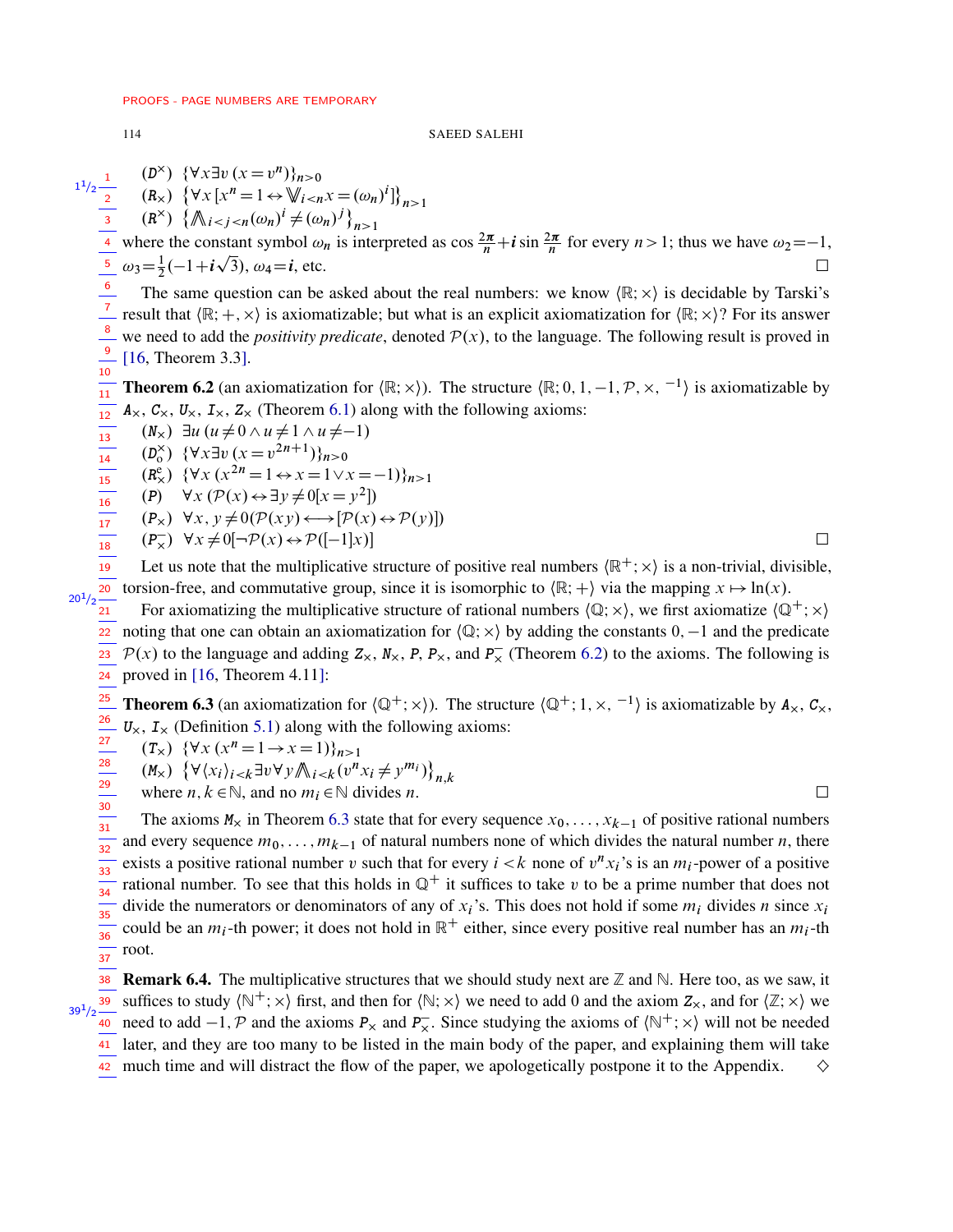$\frac{1}{18}$ 19 20

28

**6.1. Order, multiplication, and exponentiation.** Let us move on to the language  $\{<,\times\}$  over which R  $1^{1/2}$  **1 0.1.** Order, multiplication, and exponentiation. Let us move on to the language {<, x} ov  $1^{1/2}$  and Q are axiomatizable, while Z and N are not. The following is proved in [\[1,](#page-18-0) Theorem 6].

<span id="page-14-1"></span>**Theorem 6.5** (an axiomatization for  $\langle \mathbb{R}; \langle \times, \times \rangle$ ). The theory with the axioms  $A_{\leq}$ ,  $T_{\leq}$ ,  $L_{\leq}$  (Theorem [4.1\)](#page-4-0),  $D_0^{\times}$ ,  $D_{\times}$  (Theorem [5.3\)](#page-9-0),  $S_{\times}$  (Proposition [5.4\)](#page-9-2),  $A_{\times}$ ,  $C_{\times}$ ,  $U_{\times}$ ,  $I_{\times}$ ,  $Z_{\times}$  (Theorem [6.1\)](#page-12-0),  $R_{\times}^e$  (Theorem [6.2\)](#page-13-0) along with the following, completely axiomatizes the structure  $\{R; 0, 1, -1, <, \times, \frac{-1}{\}$ . 3 4 5 6

 $(N_<)$   $\exists u$   $(-1 < 0 < 1 < u)$  $(\mathbf{0}_{\mathbf{x}})$   $\forall x, y, z \ (z < 0 \land x < y \rightarrow y \cdot z < x \cdot z)$ 

The axiomatizability of the structure  $\langle \mathbb{Q}; \langle \times, \times \rangle$  seemed to be missing (or ignored) in the literature. Since  $\langle \mathbb{Q}; \langle +, \times \rangle$  is not decidable (Corollary [5.9\)](#page-12-1), one could not immediately infer the decidability of  $\langle \mathbb{Q}; \langle \times, \times \rangle$ . Also, + is not definable in  $\langle \mathbb{Q}; \langle \times, \times \rangle$ , this follows from Theorem [6.6](#page-14-0) below, and so Corollary [5.9](#page-12-1) cannot imply its undecidability. The decidability of  $(Q; <, \times)$  was proved, and an explicit axiomatization was provided for it, for the first time in [\[1,](#page-18-0) Theorem 7]: 9 10 11 12 13

<span id="page-14-0"></span>**Theorem 6.6** (an axiomatization for  $\langle \mathbb{Q}; \langle \times, \times \rangle$ ). The theory with  $A_{\leq}$ ,  $T_{\leq}$ ,  $L_{\leq}$  (Theorem [4.1\)](#page-4-0),  $\mathcal{O}_{\times}$  (Theo-rem [5.3\)](#page-9-0),  $A_\times$ ,  $C_\times$ ,  $U_\times$ ,  $I_\times$ ,  $Z_\times$  (Theorem [6.1\)](#page-12-0),  $R_\times^e$  (Theorem [6.2\)](#page-13-0),  $M_\times$  (Theorem [6.3\)](#page-13-1),  $N_\lt$  (Theorem [6.5\)](#page-14-1), along with the following completely axiomatizes the structure  $\langle \mathbb{Q}; 0, 1, -1, \langle , \times, -1 \rangle$ . 14  $\overline{15}$  $\frac{1}{16}$  $\frac{1}{17}$ 

$$
(D^{\times}_{<}) \ \{\forall x, y \exists v \ (0 < x < y \rightarrow x < v^{n} < y)\}_{n>0}
$$

The axioms  $D_{\leq}^{\times}$  in Theorem [6.6](#page-14-0) state that  $\mathbb{Q}^{+}$  is dense in the set of its positive radicals.

**Theorem 6.7** (non-axiomatizability of  $\langle \mathbb{N}; <, \times \rangle$ ,  $\langle \mathbb{Z}; <, \times \rangle$ ). The full first-order theory of  $\langle \mathbb{N}; <, \times \rangle$  and  $\langle \mathbb{Z}; <, \times \rangle$  are not axiomatizable by any decidable set of sentences.  $\frac{20^{1}/2}{21}$ 22

*Proof.* Firstly, let us note that the successor operation and the constant zero are definable in both of these structures by  $v = \mathfrak{s}(u) \Longleftrightarrow u < v \land \neg \exists w (u < w < v)$  and  $(u = 0) \Longleftrightarrow u \times \mathfrak{s}(u) = u$ , respectively. So, the addition operation  $(+)$  is definable in the structure  $\langle \mathbb{N}; <, \times \rangle$  by Tarski–Robinson's identity [\[15\]](#page-18-6):  $(u+v=w) \Longleftrightarrow [u=v=w=0] \vee [w \neq 0 \wedge \mathfrak{s}(wu) \mathfrak{s}(wv) = \mathfrak{s}(w^2 \mathfrak{s}(uv))]$ . Thus, by Theorem [5.8,](#page-12-2) the structure  $\langle \mathbb{N}; <, \times \rangle$  is not axiomatizable; neither is  $\langle \mathbb{Z}; <, \times \rangle$  since  $\mathbb N$  is definable in it by the formula  $0 \le v$ .  $\Box$ 23 24 25 26 27

The exponential function is not total in Z or Q, even when the base is positive:  $2^{-1} \notin \mathbb{Z}$  and  $2^{\frac{1}{2}} \notin \mathbb{Q}$ . As for N we take  $exp(x, y) = x^y$  with the convention that  $0^0 = 1$ ; and of course  $0^x = 0$  for every  $x > 0$ . For R and C we consider  $x \mapsto e^x$  for the Napier–Euler number *e* in the place of  $exp(x)$ , since if x is negative, then the value of  $x^y$  may not exist in R, such as  $(-4)^{\frac{1}{4}}$ , and even if it exists in  $\mathbb C$  it may not be unique (for example,  $(-4)^{\frac{1}{4}}$  could be  $1 + i$ ,  $1 - i$ ,  $-1 + i$ , or  $-1 - i$ ); indeed, one can take any positive real number (other than 1) for *e* (noting that for example,  $1^{\frac{1}{4}}$  could be 1, -1, *i*, or -*i*). We also add + and × to the language; so, by *the real exponential field* we mean  $\langle \mathbb{R}; +, \times, e^{\chi} \rangle$  and by *the complex exponential field* we mean  $\langle \mathbb{C}; +, \times, e^x \rangle$ .  $\frac{1}{29}$ 30 31 32 33 34 35 36 37

**Theorem 6.8** (non-axiomatizability of  $\langle \mathbb{N}; \exp \rangle$ ). The first-order theory of  $\langle \mathbb{N}; \exp \rangle$  is not axiomatizable. 38

**Proof.** Since one can define  $\times$  and  $+$  in  $\langle \mathbb{N}; \exp \rangle$  (see [\[4,](#page-18-2) Exercise 1, page 223]) by  $(u \times v = w) \Longleftrightarrow$  $\forall x [x^w = (x^u)^v]$  and  $(u + v = w) \Longleftrightarrow \forall x [x^w = (x^u) \times (x^v)]$ . So, the result follows from Theorem [5.8.](#page-12-2)  $\Box$  $39^{1}/2$ 40 41

**Theorem 6.9** (non-axiomatizability of  $\langle \mathbb{C}; +, \times, e^x \rangle$ ). The complex exponential field is not axiomatizable.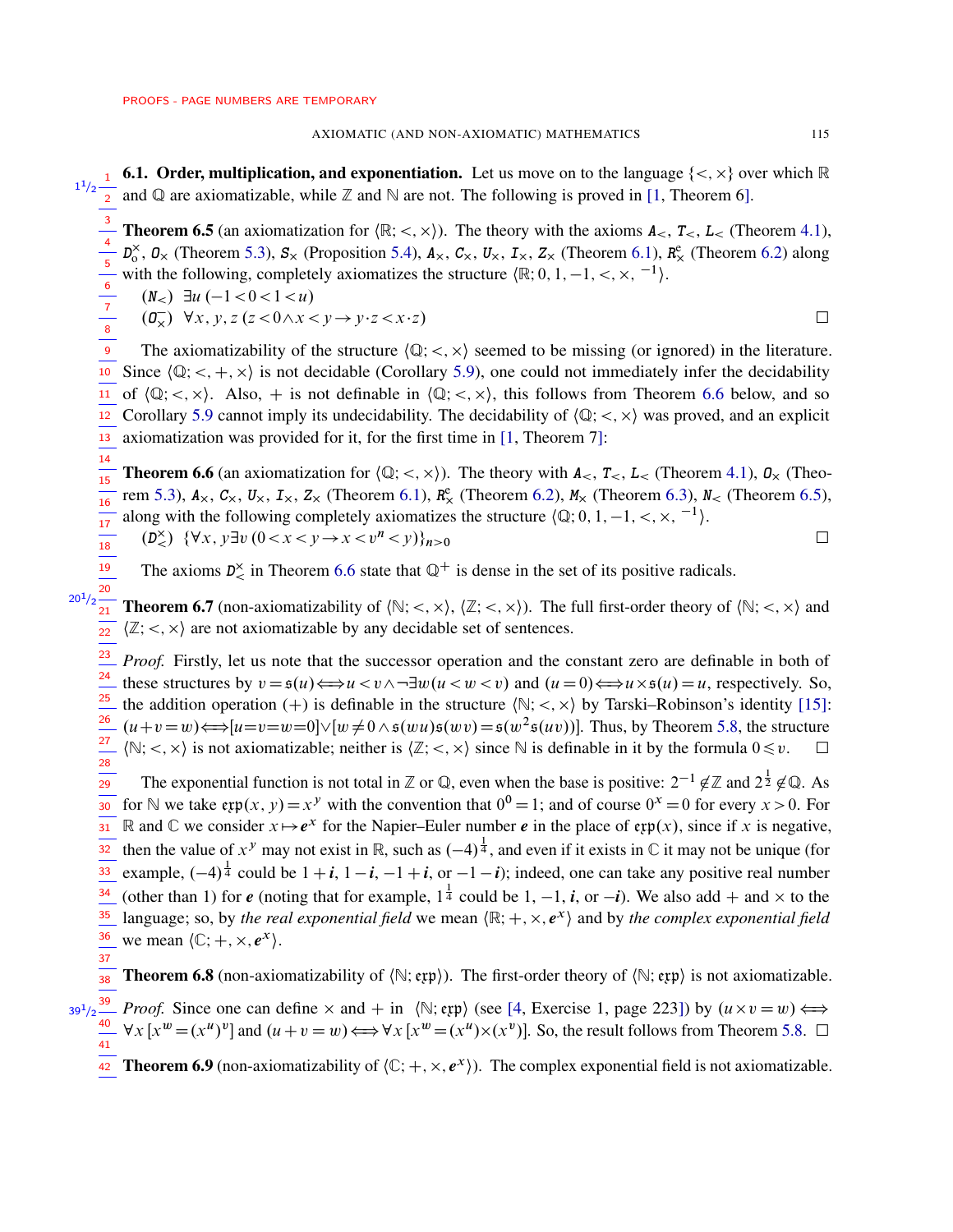<span id="page-15-0"></span>13 14  $\frac{1}{15}$ 

## 116 SAEED SALEHI

*Proof.* Indeed, the formula  $\forall x, y$   $(e^{xy} = -x^2 = 1 \rightarrow e^{xy \cdot v} = 1)$  defines  $\mathbb{Z}$  in  $\langle C; +, \times, e^x \rangle$ , see e.g. [\[12\]](#page-18-5), since  $\forall x (x)$  $2 = -1 \leftrightarrow x = \pm i$ ) holds in C, and for every y we have  $e^{\pm iy} = 1$  if and only if  $y = k\pi$  for since  $\forall x (x^2 = -1 \Leftrightarrow x = \pm i)$  holds in  $\cup$ , and for every y we have  $e^{-\frac{1}{2}} = 1$  if and only if  $y = k\pi$  for  $\sqrt{3}$  some  $k \in \mathbb{Z}$ . The result follows from Corollary [5.9.](#page-12-1) 3

One of the most exciting questions in axiomatizability theory is the question of the axiomatizability of  $\langle \mathbb{R}; +, \times, e^{x} \rangle$ , the real exponential field (due to Tarski 1951) which is still open. An interesting instance of interaction between seemingly different areas of mathematics (number theory and logic) is the result <sup>7</sup> of Macintyre and Wilkie [\[11\]](#page-18-8) which states that  $\langle \mathbb{R}; +, \times, e^x \rangle$  is axiomatizable if and only if the weak *Schanuel conjecture is true*. So, if a theoretical computer scientist or a mathematical logician shows 8 that  $\langle \mathbb{R}; +, \times, e^{x} \rangle$  is (non-)axiomatizable, then the weak Schanuel conjecture is solved in the field of computational number theory, and if a number theorist solves that problem, then we know whether  $\langle \mathbb{R}; +, \times, e^{x} \rangle$  is axiomatizable or not. If the conjecture is true, then we have an axiomatization for  $\langle \mathbb{R}; +, \times, e^{x} \rangle$  which is "quite complicated and ugly" according to Marker [\[12\]](#page-18-5). 4 5 6 9 10 11 12

# 7. Identities (over  $+$ ,  $\times$ , exp in  $\mathbb{R}^+$ )

First-order sentences can be restricted in at least two ways: one can consider the sentences of the form (a)  $\exists \vec{x} \eta(\vec{x})$  where  $\eta(\vec{x})$  is an equation (between two terms on  $\vec{x}$  and possibly some other parameters); or (b)  $\forall \vec{x} \eta(\vec{x})$  where  $\eta(\vec{x})$  is as above. 16 17 18

The formula in (a) is a statement that a *diophantine equation* is solvable; these formulas are closely related to Hilbert's 10th problem (1900). Since they are discussed elsewhere (see e.g. [\[14\]](#page-18-7)), here we discuss the formulas in (b), which are called *identities*. 19 20  $20^{1}/2$  $\overline{21}$ 

For a proof of the parts (i) and (ii) of the following theorem see e.g. [\[8\]](#page-18-9); and for a proof of part (iii), which is due to Martin [\[13\]](#page-18-10), see e.g. [\[9,](#page-18-11) Corollary 3.7]. 22  $\frac{1}{23}$ 

<span id="page-15-1"></span>Theorem 7.1 (identities with a single operation). 24

(i) The identities of  $\langle \mathbb{R}^+; + \rangle$  are axiomatized by  $\frac{1}{25}$ 

 $(A_{+})$   $x+(y+z)=(x+y)+z$ 26

$$
\frac{27}{2} \quad (C_+ ) \quad x + y = y + x
$$

(ii) The identities of  $\langle \mathbb{R}^+; 1, \times \rangle$  are axiomatized by 28

 $(A_x)$   $x \cdot (y \cdot z) = (x \cdot y) \cdot z$ 29

 $(C_x)$   $x \cdot y = y \cdot x$ 30

 $(U_x)$   $x \cdot 1 = x$  $rac{30}{31}$ 

(iii) The identities of  $\langle \mathbb{R}^+; 1, \text{exp} \rangle$  are axiomatized by 32

$$
\stackrel{33}{=} (C_{\wedge}) (x^y)^z = (x^z)^y
$$

 $(Z_{\wedge})$  1<sup>x</sup> = 1 34

35 36

 $39^{1}/2$ 

$$
(U_{\wedge}) \ \ x^1 = x \qquad \qquad \Box
$$

Let us note that  $0 \notin \mathbb{R}^+$  and so the identity  $(U_+)$   $x+0=x$  is not expressible here; and since we do not have  $-$  in our language, the identity  $(I_+)$   $x + (-x) = 0$  is not expressible either. The part (I) of the following theorem appears in [\[8\]](#page-18-9); for the part (II), which appeared in [\[13\]](#page-18-10) first, see e.g. [\[9,](#page-18-11) Corollary 3.9].  $\frac{32}{37}$ 38  $\frac{1}{39}$ 

# <span id="page-15-2"></span>40 Theorem 7.2 (identities with two operations).

(I) The identities of  $\langle \mathbb{R}^+; 1, +, \times \rangle$  are axiomatized by  $A_+$ ,  $C_+$ ,  $A_\times$ ,  $C_\times$ ,  $U_\times$  (Theorem [7.1\)](#page-15-1) along with the 41

42 following identity: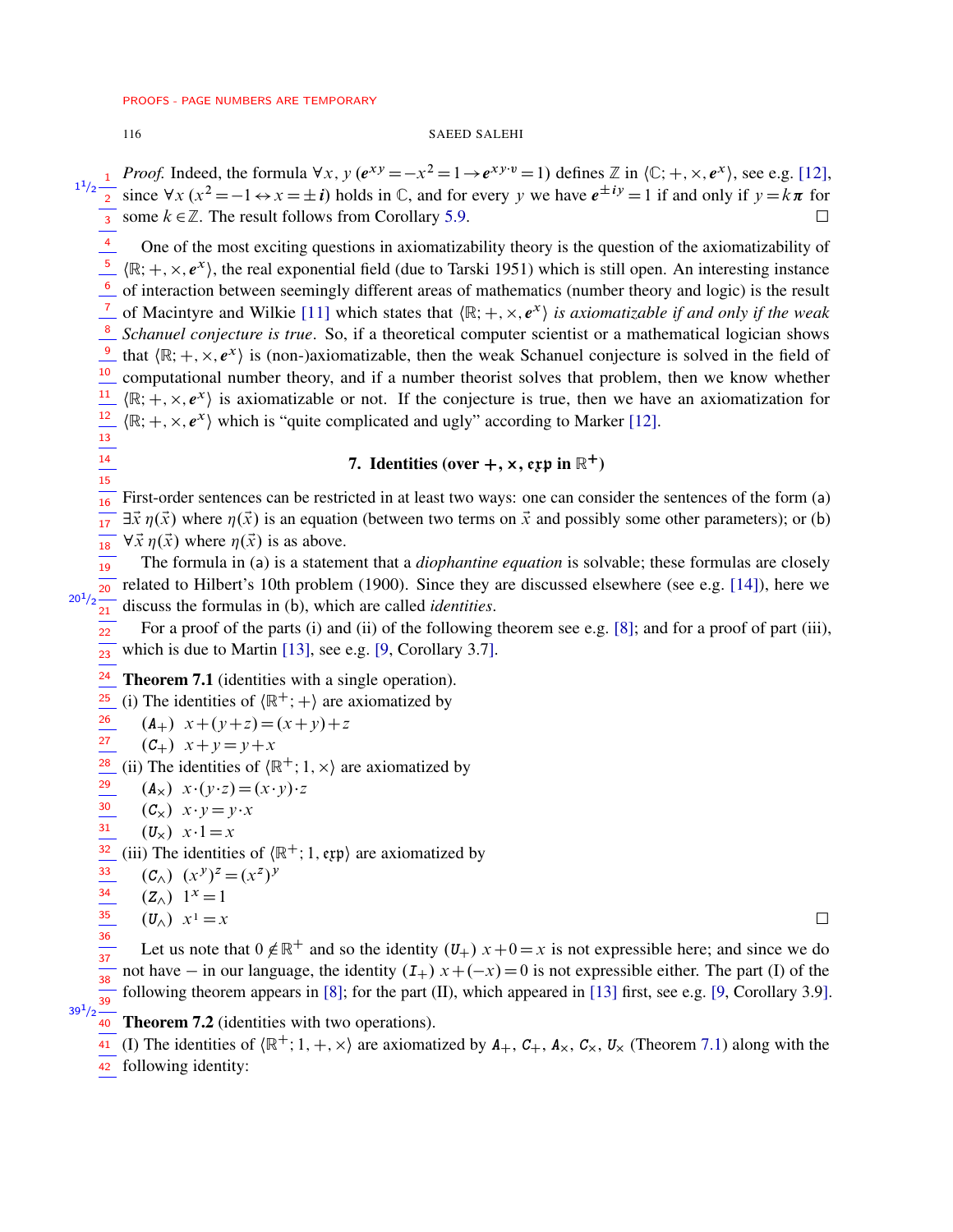$(D_x)$   $x \cdot (y+z) = (x \cdot y) + (x \cdot z)$ (II) The identities of  $\langle \mathbb{R}^+; 1, \times, \text{exp} \rangle$  are axiomatized by  $A_\times$ ,  $C_\times$ ,  $U_\times$ ,  $Z_\wedge$ ,  $U_\wedge$  (Theorem [7.1\)](#page-15-1) along with the following identities:  $(D_{\wedge}^{\times})$   $x^{(y \cdot z)} = (x^{y})^{z}$  $(D_x^{\lambda}) (x \cdot y)^z = x^z \cdot y$  $\overline{z}$ Let us note that the axiom  $C_{\wedge}$  (Theorem [7.1.](#page-15-1)iii) is provable from  $C_{\wedge}$  (Theorem 7.1.ii) and  $D_{\wedge}^{\times}$  (Theorem [7.2.](#page-15-2)II). The axioms in Theorem [7.2.](#page-15-2)I (for  $\{+, \times\}$ ) suffice for proving many of the high-school identities, such as • the binomial identity:  $(x+y)^n = \sum_{i \le n} {n \choose i}$  $\binom{n}{i} x^i y^{n-i}$  for  $n \in \mathbb{N}$ , and •  $(x+y+1)^n = \sum_{(i+j \le n)} {n \choose i+j} {i+j \choose i} x^i y^j$  for  $n \in \mathbb{N}$ , and the more difficult one:  $(W^{\alpha}_{\beta})$  ${}^{\alpha}_{\beta}$ :  $(P^{\alpha} + Q^{\alpha})^{\beta} (R^{\beta} + S^{\beta})^{\alpha} = (P^{\beta} + Q^{\beta})^{\alpha} (R^{\alpha} + S^{\alpha})^{\beta}$  for  $\alpha, \beta \in \mathbb{N}$ , where  $P(x) = x + 1$ ,  $Q(x) = x^2 + x + 1$ ,  $R(x) = x^3 + 1$ , and  $S(x) = x^4 + x^2 + 1$  are polynomials on the variable x. We show that the identities of Table [2](#page-1-0) derive Wilkie's (1981) identity  $W^{\alpha}_{\beta}$  $_{\beta}^{\alpha}$  when at least one of  $\alpha$  or  $\beta$ is a natural number (and the other one could be a variable). So, let us assume that  $\alpha \in \mathbb{N}$ ; we note that  $PS = QR = x^5 + x^4 + x^3 + x^2 + x + 1$ . We have:  $(P^{\alpha} + Q^{\alpha})^{\beta} (R^{\beta} + S^{\beta})^{\alpha} = (P^{\alpha} + Q^{\alpha})^{\beta} \sum_{i \leq \alpha} {(\alpha_i - \beta)^{\alpha}}$  $\binom{\alpha}{i} R^{\beta i} S^{\beta(\alpha-i)} =$  $\sum_{i \leq \alpha} \binom{\alpha}{i}$  $\int_{a}^{\alpha}$ |  $(P^{\alpha} + Q^{\alpha}) R^{i} S^{\alpha - i}]^{\beta} =$  $\sum_{i \leq \alpha} \binom{\alpha}{i}$  $\int_{i}^{\alpha} \left( \left[ (PR)^{i} (PS)^{\alpha - i} \right] + \left[ (QR)^{i} (QS)^{\alpha - i} \right] \right)^{\beta} =$  $\sum_{i \leq \alpha} \binom{\alpha}{i}$  $\int_{i}^{\alpha} \left( \left[ (PR)^{i} (QR)^{\alpha - i} \right] + \left[ (PS)^{i} (QS)^{\alpha - i} \right] \right)^{\beta} =$  $\sum_{i \leq \alpha} \binom{\alpha}{i}$  $\int_{a}^{\alpha}$  $(R^{\alpha}[P^i Q^{\alpha-i}] + S^{\alpha}[P^i Q^{\alpha-i}])^{\beta} =$  $\sum_{i \leq \alpha} \binom{\alpha}{i}$  $\binom{\alpha}{i} \bigl( [R^{\alpha} + S^{\alpha}] [P^i Q^{\alpha - i}] \bigr)^{\beta} =$  $(R^{\alpha} + S^{\alpha})^{\beta} \sum_{i \leq \alpha}$   $\binom{\alpha}{i}$  $\int_{a}^{\alpha} (P^{\beta})^i (Q^{\beta})^{\alpha - i} = (P^{\beta} + Q^{\beta})^{\alpha} (R^{\alpha} + S^{\alpha})^{\beta}.$ Indeed, Wilkie's identity **W** ˛  $\alpha$  is true even when both  $\alpha$ ,  $\beta$  are variables: since for  $T(x) = x^2 - x + 1$ we have  $R = PT$  and  $S = QT$ , thus  $T^{\alpha\beta}$  can be factored out from both sides of  $W^{\alpha}_{\beta}$ we have  $R = PT$  and  $S = QT$ , thus  $T^{\alpha\beta}$  can be factored out from both sides of  $W^{\alpha}_{\beta}$ . Note that the <sup>34</sup> positive-valued polynomial T is not expressible in the language  $\{1, +, \times, \text{exp}\}.$ Tarski's high-school problem asked whether the identities of Table [2](#page-1-0) could axiomatize all the identities of the positive cone of the real exponential field, i.e., the structure  $(\mathbb{R}^+; 1, +, \times, \text{exp})$ . It was posed first by Doner & Tarski (1969) and was popularized in 1977 by Henkin [\[8\]](#page-18-9) as a then open problem. Wilkie [\[20\]](#page-19-3) showed in 1981 that  $W^{\alpha}_{\beta}$  $\frac{\alpha}{\beta}$  is not derivable from Tarski's high-school identities when both  $\alpha$  and  $\beta$  are variables (see also [\[5\]](#page-18-12)). 39 Wilkie [\[20\]](#page-19-3) also proved that the identities of  $(\mathbb{R}^+; 1, +, \times, \text{exp})$  are axiomatizable by a decidable set of 41 identities, and Gurevič [\[6\]](#page-18-13) showed that it is not axiomatizable by any finite set of identities. However, 42 Tarski's conjecture holds true for a wide range of identities. 1 1  $\frac{1}{2}$ 2 3 4 5 6 7 8 9 10 11 12  $\frac{1}{13}$  $\overline{14}$  $\frac{1}{15}$  $\frac{1}{16}$  $\frac{1}{17}$  $\frac{1}{18}$  $\frac{1}{19}$  $20^{1}/2 \frac{20}{21}$ 22 23 24 25 26 27 28 29 30 31 32 35 36 37 38  $39^{1}/2$ 40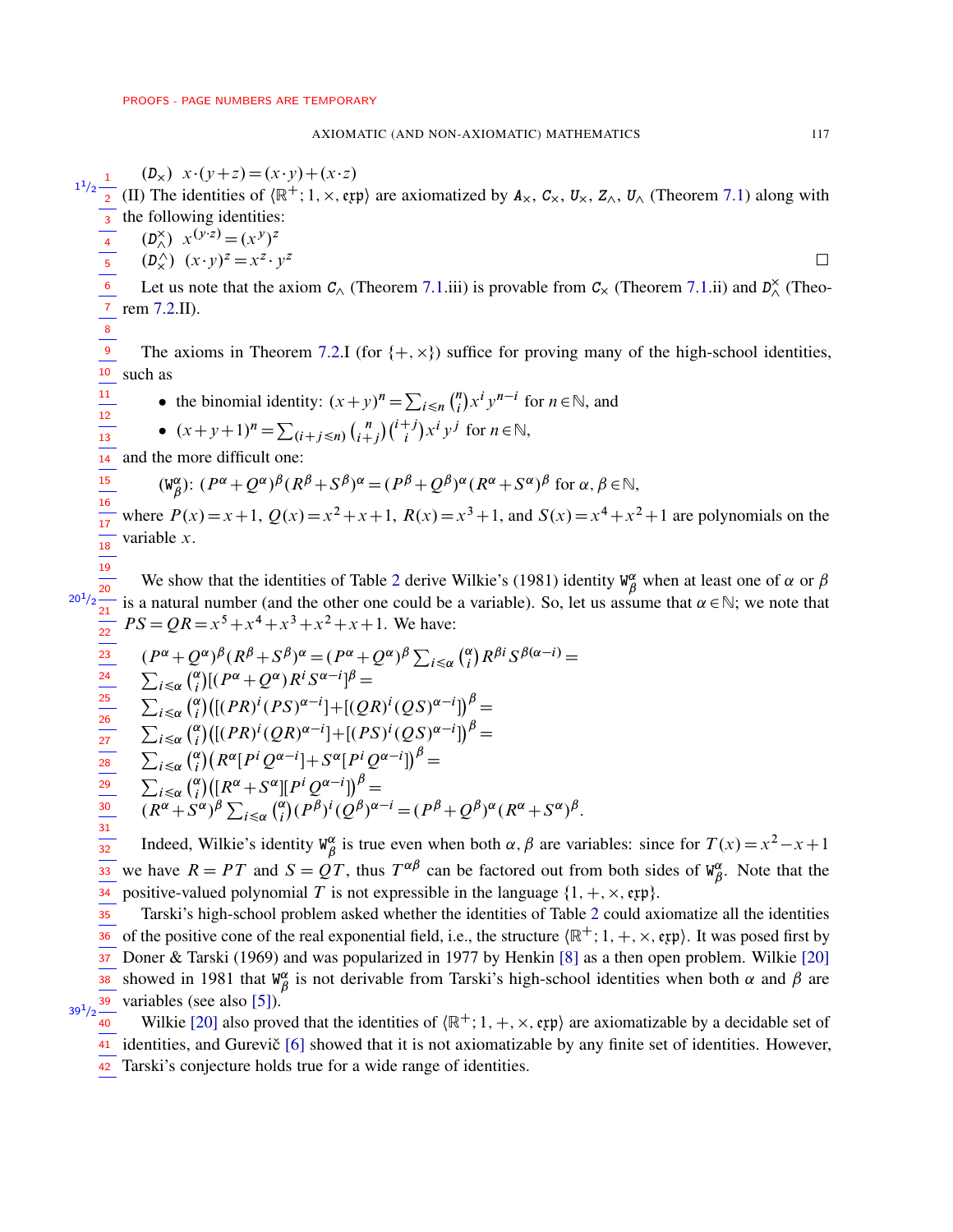14  $\frac{1}{15}$ 

 $20<sup>1</sup>/2$ 

22

36 37

41

 $39<sup>1</sup>$ 

## 118 SAEED SALEHI

Let us say that a term t over  $\{1, +, \times, \text{exp}\}\$ is of level 1 when for every sub-term  $u^v$  of t either u is a variable or u contains no variable; for example,  $x^y + (1+1)^z$ . A term t is of level 2 when for every sub-term  $u^v$  of t we have that u is of level 1; for example  $p(x)^u + q(x)^v$  is of level 2 when p, q are polynomials of the variable x, and u, v are variables. Let us note that the term  $(P(x)^{\alpha} + Q(x)^{\alpha})^{\beta}$ , which appears in  $W^{\alpha}_{\beta}$  $^{\alpha}_{\beta}$ , is not of level 2 in general. The following theorem is proved in [\[7,](#page-18-14) Proposition 4.4.5]: 1  $\frac{1}{2}$ 2 3 4 5

**Theorem 7.3** (Tarski's conjecture for terms of level 2). If  $(r = s)$  is a valid identity of the structure  $\langle \mathbb{R}^+; 1, +, \times, \text{exp} \rangle$  where r and s are terms of level 2, then  $(r = s)$  can be proved from the identities of Table [2.](#page-1-0)  $\Box$ 6 7 8

So, Wilkie's result [\[20\]](#page-19-3) (Theorem [7.4](#page-17-0) below) is a boundary result, since some terms in  $W^{\alpha}_{\beta}$  $\frac{\alpha}{\beta}$  are of level 3 (which are the terms with the property that for every sub-term  $u^v$  of them, u is a term of level 2). 9  $\frac{1}{10}$  $\frac{1}{11}$ 

<span id="page-17-0"></span>**Theorem 7.4** (Tarski's conjecture, *not* for higher levels). The identity  $W^{\alpha}_{\beta}$  $\frac{\alpha}{\beta}$  holds in  $\langle \mathbb{R}^+; 1, +, \times, \text{exp} \rangle$  but is not provable from the identities of Table [2](#page-1-0) when  $x, \alpha, \beta$  are all variables.  $\frac{1}{12}$ 13

# An axiomatization for the multiplication of positive natural numbers

An axiomatization for  $\langle N^{\dagger}; 1, x \rangle$  was presented in [\[3\]](#page-18-15), whose proofs are available only in French; an English exposition of the axioms without any proofs appears in [\[19,](#page-19-0) § III.5]. We need the following notation for presenting the axioms: 16  $\frac{1}{17}$  $\frac{1}{18}$  $\frac{1}{19}$ 

 $y \sqsubseteq x \Longleftrightarrow \exists w(y \cdot w = x),$ 

$$
\overline{\mathscr{P}(x)} \xrightarrow{20} \overline{\mathscr{P}(x)} \Longleftrightarrow x \neq 1 \wedge \forall y \ (y \sqsubseteq x \rightarrow y = 1 \vee y = x),
$$

 $\mathcal{R}(x, y) \Longleftrightarrow \mathcal{P}(x) \wedge x \sqsubseteq y \wedge \forall z (\mathcal{P}(z) \wedge z \neq x \rightarrow z \not\sqsubseteq y)$ , and

 $\mathscr{V}(x, y, z) \Longleftrightarrow \mathscr{R}(x, z) \wedge z \sqsubseteq y \wedge \forall w \left( \mathscr{R}(x, w) \wedge w \sqsubseteq y \rightarrow w \sqsubseteq z \right);$ 

which state, respectively, that "y divides x", "x is a prime", "y is a power of the prime x", and "z is the largest power of the prime x that divides y". Here are Cégielski's axioms [\[3\]](#page-18-15): 23 24 25

$$
(\mathbf{A}_{\mathbf{x}}) \ \ \forall x, y, z \ (x \cdot (y \cdot z) = (x \cdot y) \cdot z)
$$

$$
(\mathbf{C}_{\mathbf{x}}) \ \ \forall x, y \ (x \cdot y = y \cdot x)
$$

 $(U_x) \forall x (x \cdot 1 = x)$ 

$$
(\mathcal{C}^{\times}) \ \forall x, y, z (x \cdot y = x \cdot z \rightarrow y = z)
$$

$$
(U^{\times}) \quad \forall x, y \ (x \cdot y = 1 \rightarrow x = y = 1)
$$

$$
(D^{\times}) \ \{\forall x, y \ (x^n = y^n \rightarrow x = y)\}_{n>1}
$$

$$
(E_{\times}) \ \{\forall x \exists u, v \ (x = u^n v \land \forall y, z [x = y^n z \to v \sqsubseteq z])\}_{n>1}
$$

$$
\frac{34}{35} \qquad (\mathsf{P}^{\times}) \ \ \forall x \exists v \left( \mathscr{P}(v) \wedge v \not\sqsubseteq x \right)
$$

$$
(R_{\times}) \ \forall u, x, y \ (\mathcal{R}(u, x) \wedge \mathcal{R}(u, y) \rightarrow x \sqsubseteq y \vee y \sqsubseteq x)
$$

$$
(V_{\exists}) \ \forall u, x \, [\mathcal{P}(u) \rightarrow \exists v \mathcal{V}(u, x, v)]
$$

$$
\stackrel{38}{\longrightarrow} \quad (V_{\square}) \ \forall x, y \ (\forall u, v, w[\mathscr{P}(u) \wedge \mathscr{V}(u, x, v) \wedge \mathscr{V}(u, y, w) \rightarrow v \sqsubseteq w] \rightarrow x \sqsubseteq y)
$$

$$
\sqrt{2\frac{39}{40}} \quad (\mathbf{T}_\times) \quad \forall x, y \exists z \forall u \left( \mathcal{P}(u) \longrightarrow [u \not\sqsubseteq x \rightarrow \mathcal{V}(u, z, 1)] \land [u \sqsubseteq x \rightarrow \forall v \{ \mathcal{V}(u, z, v) \leftrightarrow \mathcal{V}(u, y, v) \} ]
$$

 $(\mathbf{V}_\times) \ \forall x, y \ (\forall u, v, w[\mathscr{P}(u) \wedge \mathscr{V}(u, x, v) \wedge \mathscr{V}(u, y, w) \rightarrow \mathscr{V}(u, x\cdot y, v\cdot w)]$ 

$$
\overline{42} \qquad (\mathbf{S}^{\times}) \quad {\forall x, y \exists z \forall u \ (\mathscr{P}(u) \longrightarrow [u \sqsubseteq x \cdot y \wedge \exists v, w \{\mathscr{V}(u, x, v) \wedge \mathscr{V}(u, y, w^n v)\} \rightarrow \mathscr{V}(u, z, u)] \wedge
$$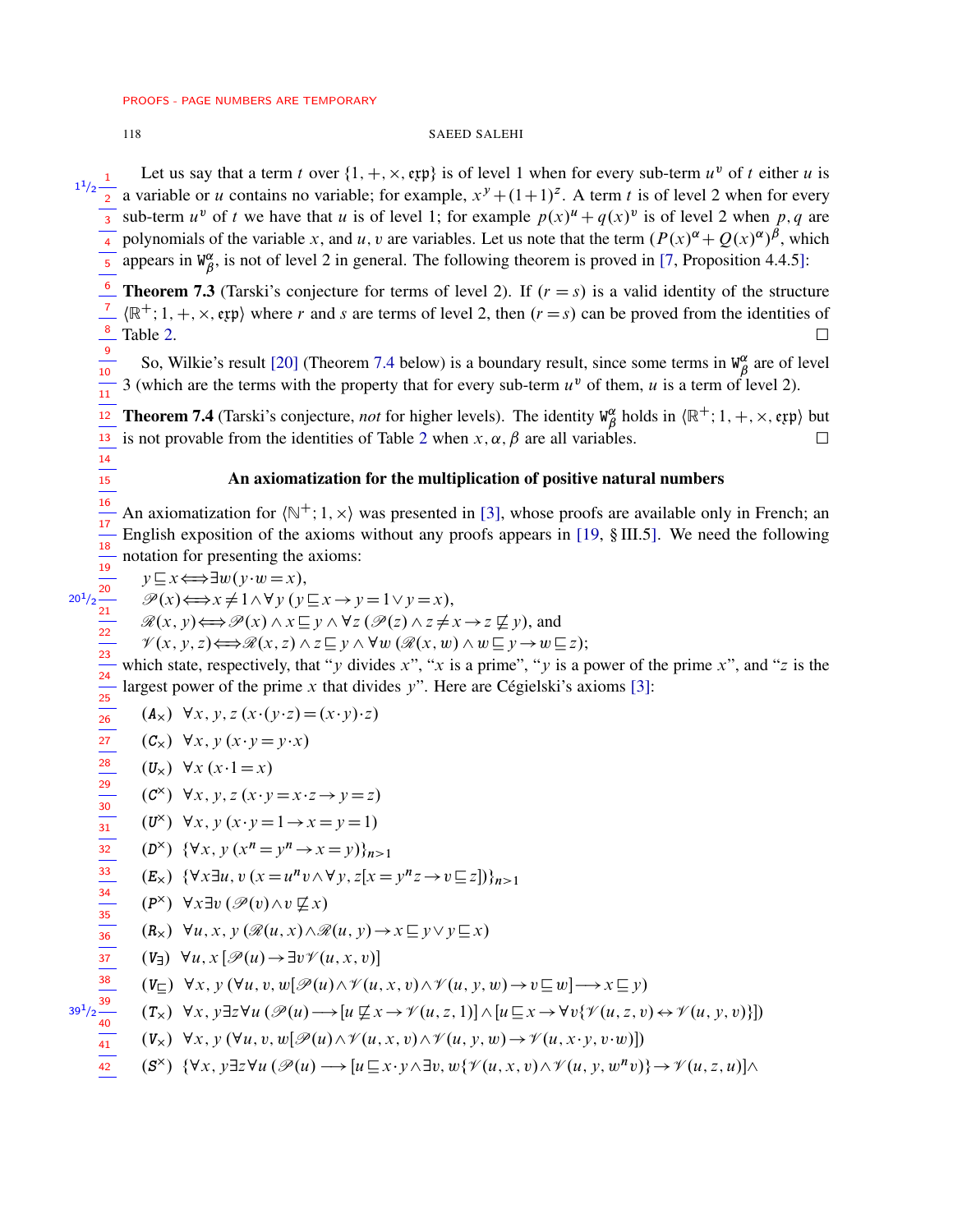## AXIOMATIC (AND NON-AXIOMATIC) MATHEMATICS

# $\left[\neg (u \sqsubseteq x \cdot y \wedge \exists v, w \{\mathcal{V}(u, x, v) \wedge \mathcal{V}(u, y, w^n v)\}) \rightarrow \mathcal{V}(u, z, 1) \right]\right\}_{n>0}$

 $1^{1}/2\frac{1}{2}$ By  $A_{\times}$ ,  $U_{\times}$ ,  $C^{\times}$ , and  $U^{\times}$  the relation  $\subseteq$  is antisymmetric: if  $a \sqsubseteq b \sqsubseteq a$ , then  $a = b$ . For every prime <sup>3</sup> u and every x there exists some v, by  $V_7$ , such that  $\mathcal{V}(u, x, v)$ . That v is unique by  $R_\times$ ; so let us denote it by  $V(u, x)$ . So, if u ranges over the primes, then  $x = \prod_{u \subseteq x} V(u, x)$ . Thus,  $V_x$  is equivalent to  $V(u, xy) = V(u, x)V(u, y)$ ; and the number z in  $T_x$  is  $\prod_{u \subseteq x} V(u, y)$ . The axiom  $S^{\times}$  states the existence  $\frac{6}{\frac{7}{\frac{8}{\frac{9}{10}}}}$ of  $\prod_{[u \subseteq xy, v(u,x) \subseteq n} v(u,y)]$  u, where  $a \subseteq_n b$  is by definition  $\exists w (aw^n = b)$ . Finally, we note that the following sentences are provable from the axioms:

$$
(V_{=} \mathbf{V} \forall x, y \ (\forall u[\mathcal{P}(u) \rightarrow \mathcal{V}(u, x) = \mathcal{V}(u, y)] \rightarrow x = y)
$$

$$
(\mathbf{I}_x) \ \forall x \exists w \forall u \ (\mathscr{P}(u) \rightarrow [u \not\sqsubseteq x \rightarrow \mathcal{V}(u, w) = 1] \land [u \sqsubseteq x \rightarrow \mathcal{V}(u, w) = u\mathcal{V}(u, x)])
$$

$$
(\mathsf{P}_{\exists}^{\times}) \ \ \forall x \ (x \neq 1 \rightarrow \exists u[\mathscr{P}(u) \land u \sqsubseteq x])
$$

 $\frac{1}{18}$ 

<span id="page-18-9"></span> $\frac{1}{31}$ 

<span id="page-18-15"></span><span id="page-18-4"></span> $20<sup>1</sup>$ 

 $\frac{1}{12}$ In fact,  $V_{\equiv}$  follows from  $V_{\equiv}$ , and  $I_{\times}$  follows from  $S^{\times}$  by putting  $w = xz$  where z is stated to exist 13 by  $S^{\times}$  for  $x = y, n = 1$ . Indeed,  $V_{\pm}$  is the axiom A11 in [3] ( $V_2$  in [19]), and  $I_{\times}$  is the axiom A15 14 in [3] (*I* in [19]) which, as we saw, are redundant. For  $P_{\exists}^{\times}$  we note that if no prime divides  $\alpha \neq 1$ , then 15  $V(u, \alpha) = 1$  for every prime u; so by  $V_{\alpha}$  we have  $\alpha \subseteq y$  for every y, and this contradicts  $P^{\times}$  (by which  $\frac{16}{1}$ also the infinitude of primes can be proved).  $\overline{17}$ 

## **References**

- <span id="page-18-0"></span> $\frac{19}{20}$ <br> $\frac{21}{22}$ <br> $\frac{22}{23}$ <br> $\frac{23}{24}$ <br> $\frac{24}{25}$ [1] Z. Assadi and S. Salehi, "On decidability and axiomatizability of some ordered structures", Soft Comput. 23:11 (2019), 3615-3626.
	- [2] J. Bochnak, M. Coste, and M.-F. Roy, Real algebraic geometry, Ergebnisse der Math. (3) 36, Springer-Verlag, Berlin, 1998.
	- [3] P. Cegielski, "Théorie élémentaire de la multiplication des entiers naturels", pp. 44–89 in Model theory and arithmetic (Paris, 1979–1980), Lecture Notes in Math. 890, Springer, 1981.
	- [4] H. B. Enderton, A mathematical introduction to logic, 2nd ed., Academic Press, 2001.
- <span id="page-18-12"></span><span id="page-18-2"></span> $\frac{1}{26}$ [5] R. Gurevič, "Equational theory of positive numbers with exponentiation", Proc. Amer. Math. Soc. 94:1 (1985), 135–141.
- <span id="page-18-13"></span> $\overline{27}$ [6] R. Gurevič, "Equational theory of positive numbers with exponentiation is not finitely axiomatizable", Ann. Pure Appl.  $\frac{1}{28}$ Logic 49:1 (1990), 1-30.
- <span id="page-18-14"></span> $\frac{1}{29}$ [7] R. H. Gurevič, "Detecting algebraic (in)dependence of explicitly presented functions (some applications of Nevanlinna theory to mathematical logic)", Trans. Amer. Math. Soc. 336:1 (1993), 1-67.  $30$ 
	- [8] L. Henkin, "The logic of equality", Amer. Math. Monthly 84:8 (1977), 597-612.
- <span id="page-18-11"></span> $\frac{1}{32}$ [9] C. W. Henson and L. A. Rubel, "Some applications of Nevanlinna theory to mathematical logic: identities of exponential functions", Trans. Amer. Math. Soc. 282:1 (1984), 1-32. Corrigendum at 294:1 (1986), 381.  $\frac{1}{33}$
- <span id="page-18-3"></span>[10] G. Kreisel and J.-L. Krivine, *Elements of mathematical logic. Model theory*, North-Holland, Amsterdam, 1967.  $\overline{34}$
- <span id="page-18-8"></span>[11] A. Macintyre and A. J. Wilkie, "On the decidability of the real exponential field", pp. 441–467 in Kreiseliana: about and 35 around Georg Kreisel, edited by P. Odifreddi, A K Peters, Wellesley, MA, 1996. 36
- <span id="page-18-10"></span><span id="page-18-5"></span> $\frac{1}{37}$  [12] D. Marker, "Model theory and exponentiation", Notices Amer. Math. Soc. 43:7 (1996), 753–759.
- <span id="page-18-7"></span>[13] C. F. Martin, "Axiomatic bases for equational theories of natural numbers (abstract)", Notices Amer. Math. Soc. 19:7 (1972), 38 778-779. 39
- <span id="page-18-6"></span><span id="page-18-1"></span> $39^{1}/2$  $\overline{40}$  [14] B. Poonen, "Undecidability in number theory", Notices Amer. Math. Soc. 55:3 (2008), 344–350.
	- 41 [15] J. Robinson, "Definability and decision problems in arithmetic", J. Symbolic Logic 14 (1949), 98-114.
	- 42 [16] S. Salehi, "On axiomatizability of the multiplicative theory of numbers", *Fund. Inform.* **159**:3 (2018), 279–296.